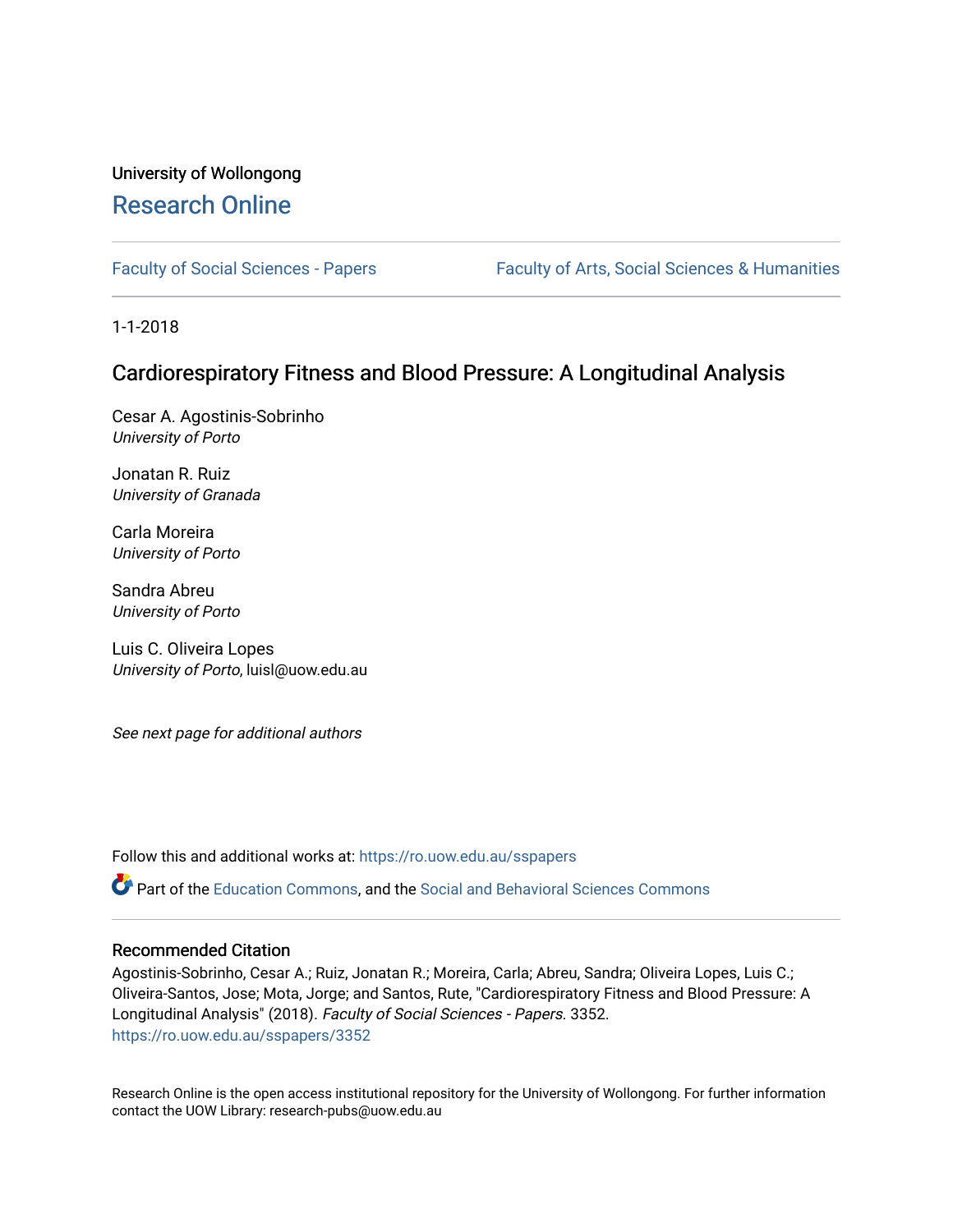# Cardiorespiratory Fitness and Blood Pressure: A Longitudinal Analysis

# Abstract

OBJECTIVES: To examine the association between cardiorespiratory fitness and cardiovascular indices 2 years later, and to determine whether changes in cardiorespiratory fitness are associated with cardiovascular indices at a 2-year follow-up in adolescents. STUDY DESIGN: The sample comprised 734 adolescents (349 girls) aged 12-18 years followed for 3 years from the LabMed Physical Activity Study. Cardiorespiratory fitness was assessed by the 20-meter shuttle run test. Height, weight, waist circumference, and resting blood pressure (BP) were measured according to standard procedures. RESULTS: Regression analyses showed a significant inverse association between cardiorespiratory fitness at baseline and systolic BP (B = -0.126; P = .047) and rate pressure product (B = -29.94; P = .016), at follow-up after adjustments for age, sex, height, pubertal stage, socioeconomic status, and waist circumference. Significant differences were found between cardiorespiratory fitness groups (fit vs unfit) at baseline and systolic BP and rate pressure product at follow-up (P < .05 for all). Analysis of covariance showed a significant association between cardiorespiratory fitness changes and systolic BP (P = .024) and rate pressure product  $(P = .014)$ , after adjustment for age, sex, height, pubertal status, socioeconomic status, and waist circumference. CONCLUSIONS: Changes in cardiorespiratory fitness during adolescence were associated with cardiovascular indices over a 2-year period. Adolescents with persistently low levels of cardiorespiratory fitness exhibited the highest levels of systolic BP and rate pressure product.

# **Disciplines**

Education | Social and Behavioral Sciences

# Publication Details

Agostinis-Sobrinho, C., Ruiz, J. R., Moreira, C., Abreu, S., Lopes, L., Oliveira-Santos, J., Mota, J. & Santos, R. (2018). Cardiorespiratory Fitness and Blood Pressure: A Longitudinal Analysis. Journal of Pediatrics, 192 130-135.

# Authors

Cesar A. Agostinis-Sobrinho, Jonatan R. Ruiz, Carla Moreira, Sandra Abreu, Luis C. Oliveira Lopes, Jose Oliveira-Santos, Jorge Mota, and Rute Santos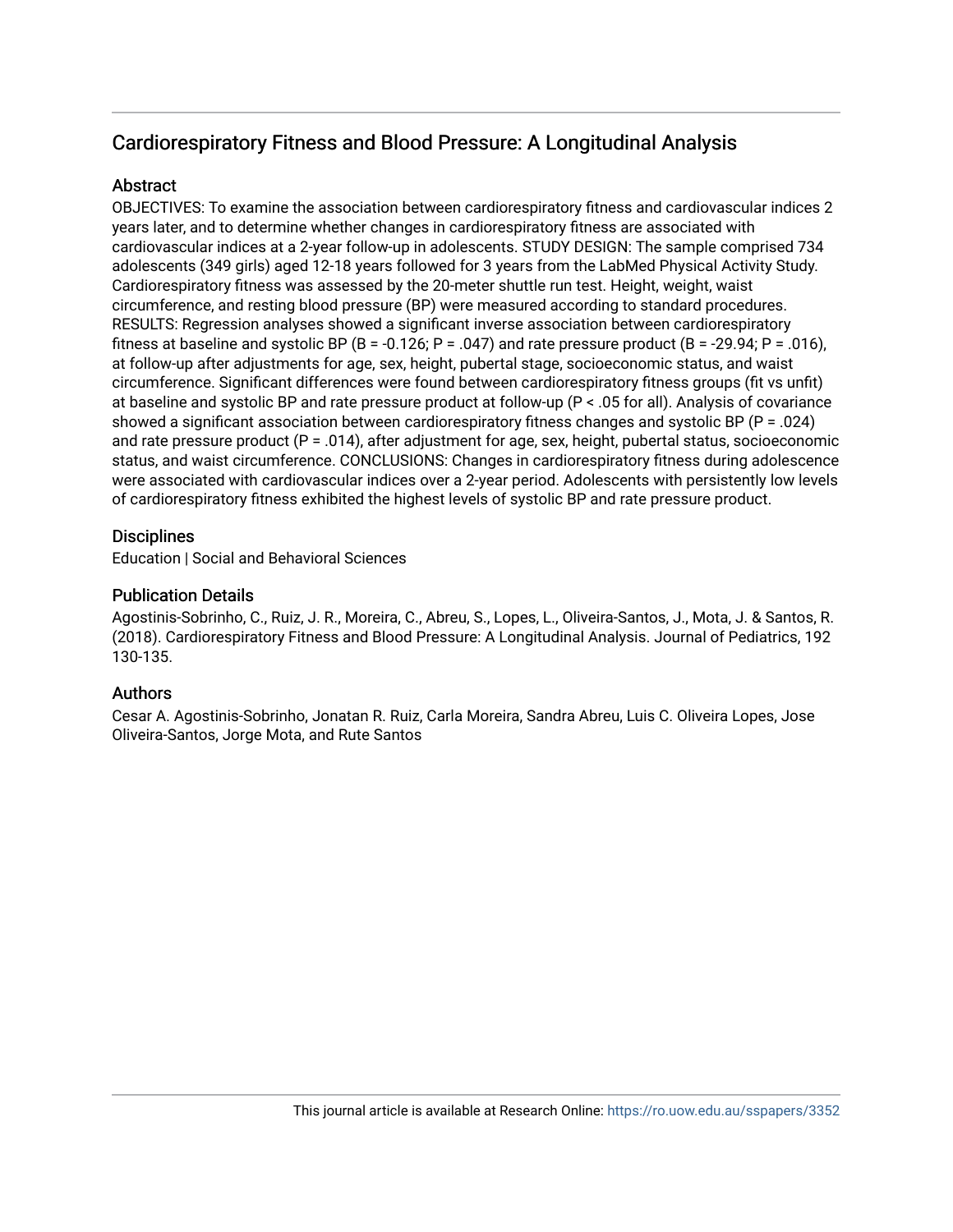# **Cardiorespiratory fitness and blood pressure, a longitudinal analysis: the LabMed Physical Activity Study**

César Agostinis-Sobrinho<sup>1</sup>, MSc; Jonatan R. Ruiz<sup>2</sup>, PhD; Carla Moreira<sup>1</sup>, PhD; Sandra Abreu<sup>1</sup>, PhD; Luís Lopes<sup>1</sup>, PhD; José Oliveira-Santos<sup>1</sup>, MSc; Jorge Mota<sup>1</sup>, PhD; Rute Santos  $^{1,3}$ , PhD.

<sup>1</sup> Research Centre in Physical Activity, Health and Leisure, Faculty of Sport, University of Porto, Portugal.

<sup>2</sup> PROFITH "PROmoting FITness and Health through physical activity" Research Group, Department of Physical Education and Sport, Faculty of Sport Sciences, University of Granada, Granada, Spain.

<sup>3</sup> Early Start Research Institute, Faculty of Social Sciences, School of Education. University of Wollongong, Australia.

**Statement of honorarium, grant, or other form of payment:** The author César A. Agostinis Sobrinho wrote the first draft of the manuscript and was given Doctoral scholarship from Brazilian government by CAPES (Coordination of Improvement of Higher Education Personnel) (Proc: 9588-13-2). This study was supported by FCT grants: BPD/102381/2014 and BD88984/2012; The Research Centre on Physical Activity Health and Leisure (CIAFEL) is supported by UID/DTP/00617/2013 (FCT). Rute Santos has a Discovery Early Career Research Award from the Australian Research Council (DE150101921). Luis Lopes has an Endeavour Research Fellowship 6072\_2017 from the Australian Research Council. The authors declare that they have no conflicts of interest.

**\*Reprint requests:** César A. Agostinis Sobrinho. Research Centre in Physical Activity, Health and Leisure. Faculty of Sport - University of Porto. Rua Dr. Plácido Costa, 91. 4200-450 Porto. Phone number: 00351 225 074 786 .Fax number: 00351 225500689. Email: [cesaragostinis@hotmail.com](mailto:cesaragostinis@hotmail.com)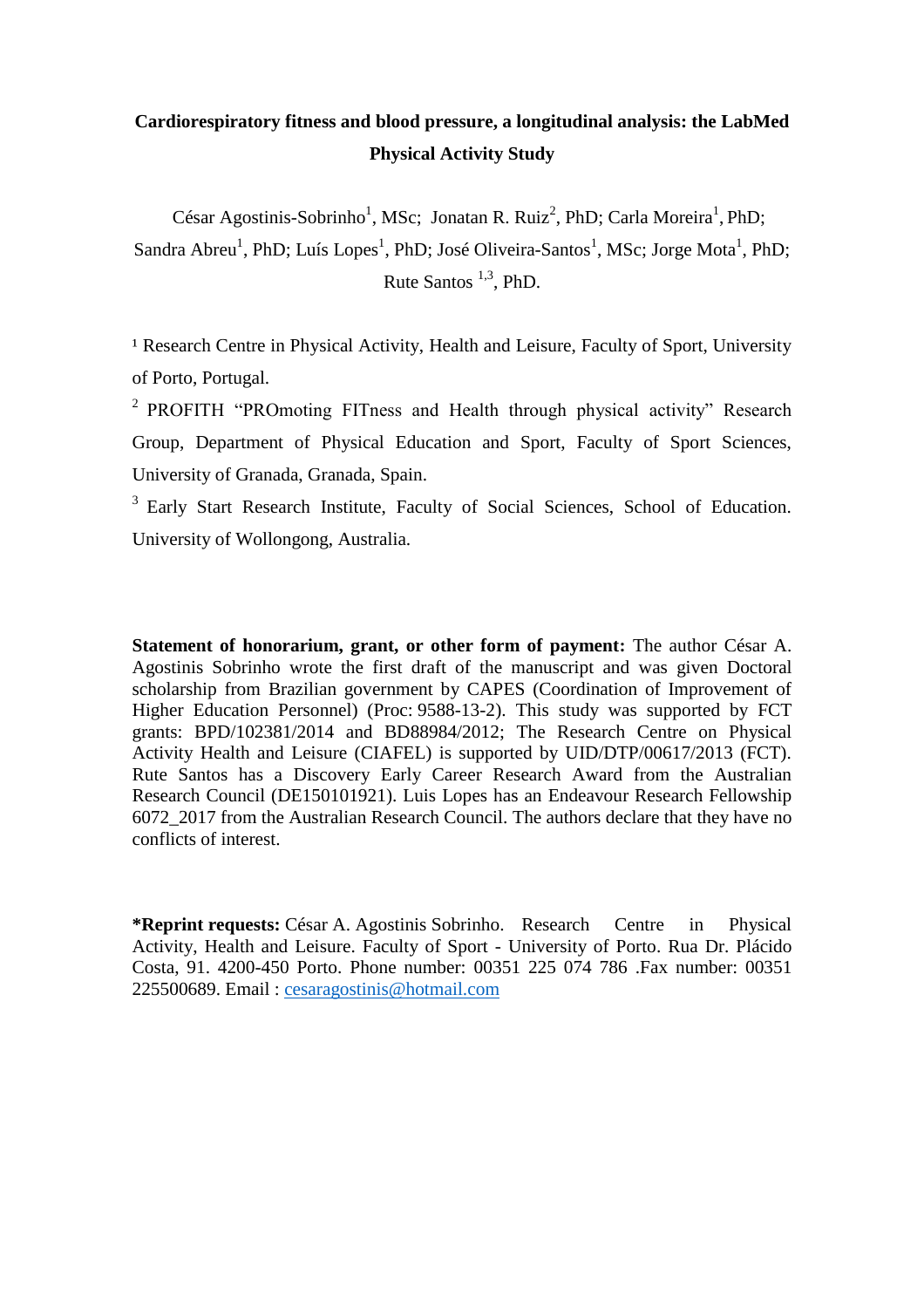**Running title:** Cardiorespiratory fitness and blood pressure

# **ABSTRACT**

**Objectives:** This study aimed i) to examine the association between cardiorespiratory fitness and cardiovascular indexes 2 years later; (ii) to determine whether changes in cardiorespiratory fitness are associated with cardiovascular indexes at 2-yr follow-up, in adolescents.

**SUBJECTS/METHODS:** The sample comprised 734 adolescents (349 girls) aged from 12-18 followed 3 yr from the LabMed Physical Activity Study.

**Results:** Cardiorespiratory fitness was assessed by 20 meters' shuttle run test. Height, weight, waist circumference and resting blood pressure (BP) were measured according to standard procedures. Regression analyses showed a significant inverse association between cardiorespiratory fitness at baseline and systolic BP ( $B = -0.126$ ;  $p = 0.047$ ) and rate pressure product  $(B = -29.94; p = 0.016)$ , at follow up after adjustments for age, sex, height, pubertal stage, socioeconomic status and waist circumference. Significant differences between cardiorespiratory fitness groups (Fit vs Unfit) at baseline and systolic BP and rate pressure product at follow up  $(p<0.05$  for all) were found. Regarding the cardiorespiratory fitness-change categories, analysis of covariance showed a significant association between cardiorespiratory fitness-changes and systolic BP  $(p=0.024)$  and rate pressure product  $(p=0.014)$ , after adjustment for and age, sex, height, pubertal status, socioeconomic status and waist circumference.

**Conclusions:** Changes in cardiorespiratory fitness during adolescence were associated with cardiovascular indexes over a two-year period: adolescents with persistently low levels of cardiorespiratory fitness exhibited the highest levels of systolic BP and rate pressure product.

**KEYWORDS:** blood pressure, aerobic fitness changes, youth.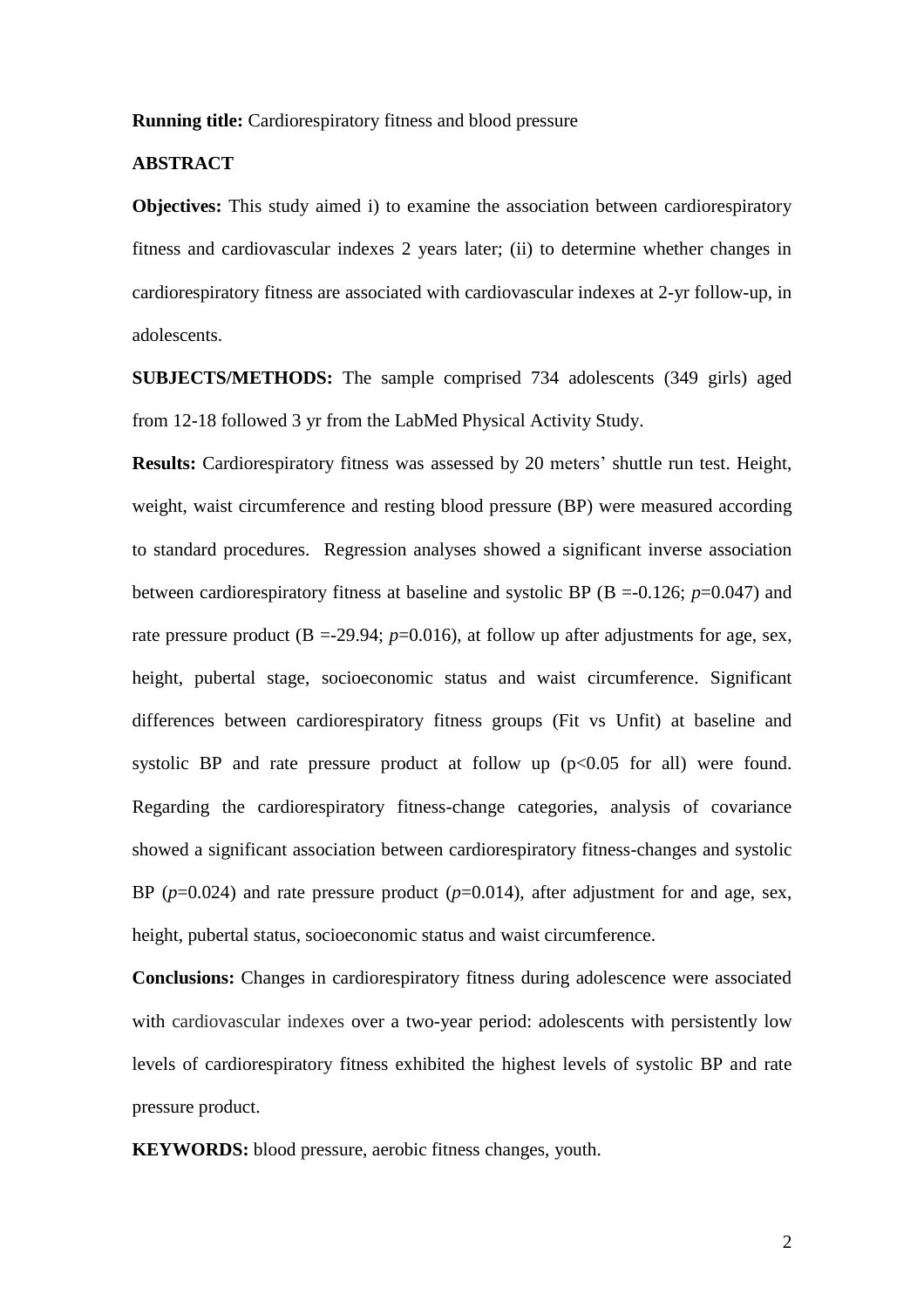#### **Introduction**

Globally, cardiovascular disease accounts for approximately 17 million deaths annually (1), and hypertension is responsible for at least 45 percent of deaths due to heart disease every year (1). The prevalence of raised blood pressure (BP) in children and adolescents has become a significant public health issue (2). BP seems to track from childhood to adulthood, and an elevated BP during childhood is likely to predict adult hypertension (3). Hypertension seems to be one of the major modifiable risk factors for cardiovascular disease with roots in childhood (3,4), and therefore, studies are needed to identify the determinants of BP tracking in childhood and adolescence (3).

Findings from cross-sectional studies in adolescents have shown that low cardiorespiratory fitness is inversely associated with increased BP (5,6). In addition, longitudinal studies have shown that a high level of fitness in childhood is associated with lower BP in adulthood (7,8). Kvaavik and colleagues reported that physical fitness levels at the age of 13 years were inversely related to systolic and diastolic BP two years later (9). However, it is of interest to the public's health to better understand how changes in cardiorespiratory fitness during adolescence correlate to BP later in life.

The aims of this study were: (i) to examine the association between cardiorespiratory fitness and cardiovascular indexes two years later; and (ii) to determine whether changes in cardiorespiratory fitness are associated with cardiovascular indexes at a two-year follow-up in a sample of adolescents.

### **Methods**

#### **Study Design and Sample**

The current study is part of the "Longitudinal Analysis of Biomarkers and Environmental Determinants of Physical Activity (LabMed Physical Activity Study)", a school-based cohort carried out in the Northern Region of Portugal, which aimed to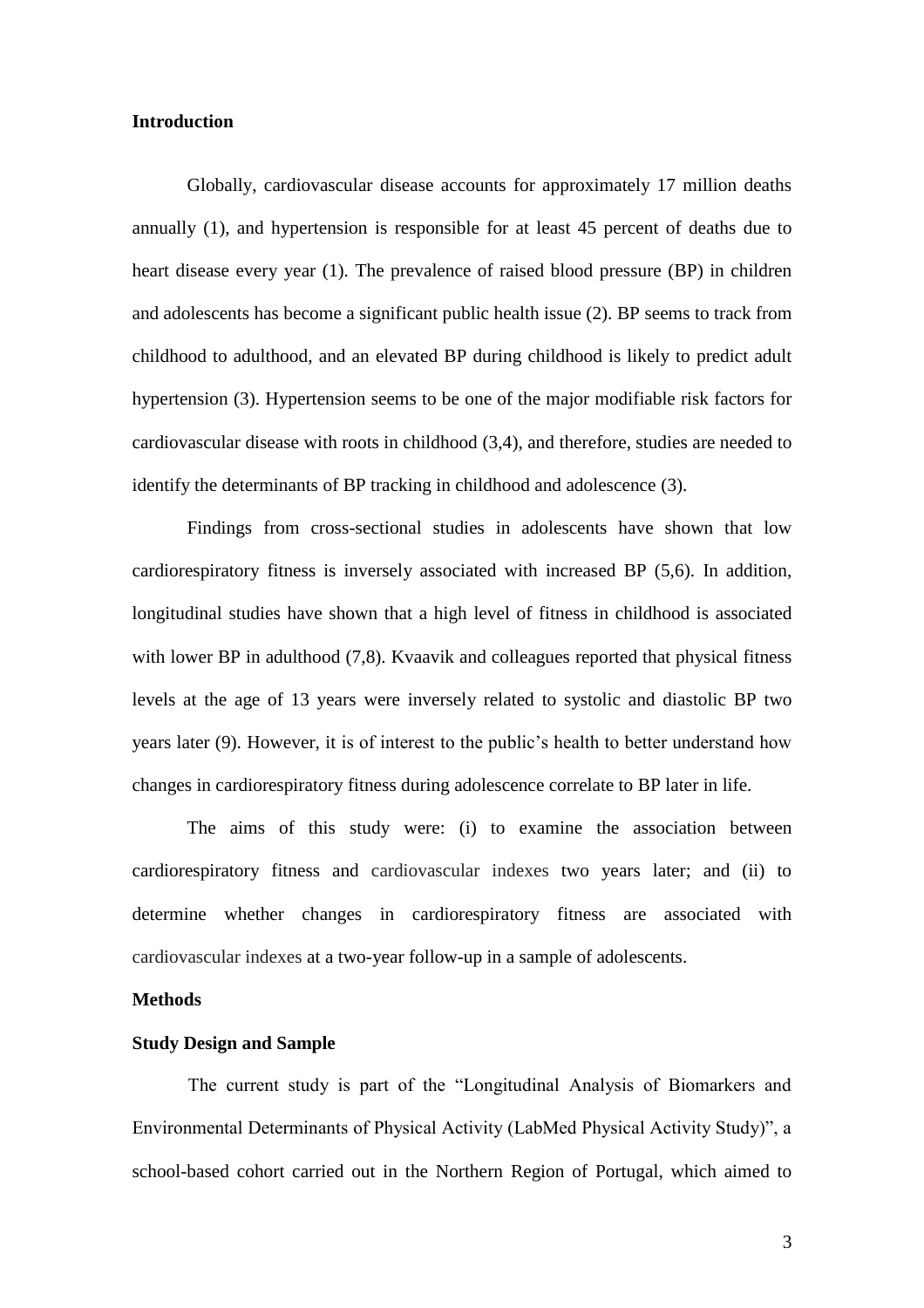evaluate the independent and combined associations of dietary intake and fitness levels on cardiometabolic risk factors. Detailed description of sampling and recruitment approaches, data collection, analysis strategies have been described elsewhere (10,11). In short, selection of schools was based on pragmatic, budgetary and logistical reasons. Thus, a total of 5 schools were randomly selected within those which had previous collaboration agreements established with our research centre and fitted the abovementioned criteria. Baseline data was collected in 2011 for 1,229 adolescents aged 12 to-18 years 1,011 and 789 subjects were reevaluated 1 and 2 years later, respectively. Of those, a total of 734 adolescents (349 girls), that had complete data at baseline and 2yr follow-up on the variables of interest, were included in the present study. None of the subjects were taking any medication or had any clinically manifest illness. The participants were informed and advised to abstain of alcohol, tobacco and from any exercise minimum 24 hrs before tests. Throughout the study no exclusion criteria was applied to avoid discriminations. However, for the present analysis only apparently healthy adolescents were considered.

The protocol was conducted according to the World Medical Association's Helsinki Declaration for Human Studies. The Portuguese Data Protection Authority (#1112434/2011), the Portuguese Ministry of Science and Education (0246200001/2011) and Faculty of Sport, University of Porto, approved the study. All participants in this study were informed of the study's aims, and written informed consent was obtained from participating adolescents and their parents or guardians.

#### **Measures**

#### **Cardiorespiratory Fitness**

Cardiorespiratory fitness was assessed with the 20-metre Shuttle Run Test (20 m SRT) (12). This test is arguably the most popular field-based assessment to estimate of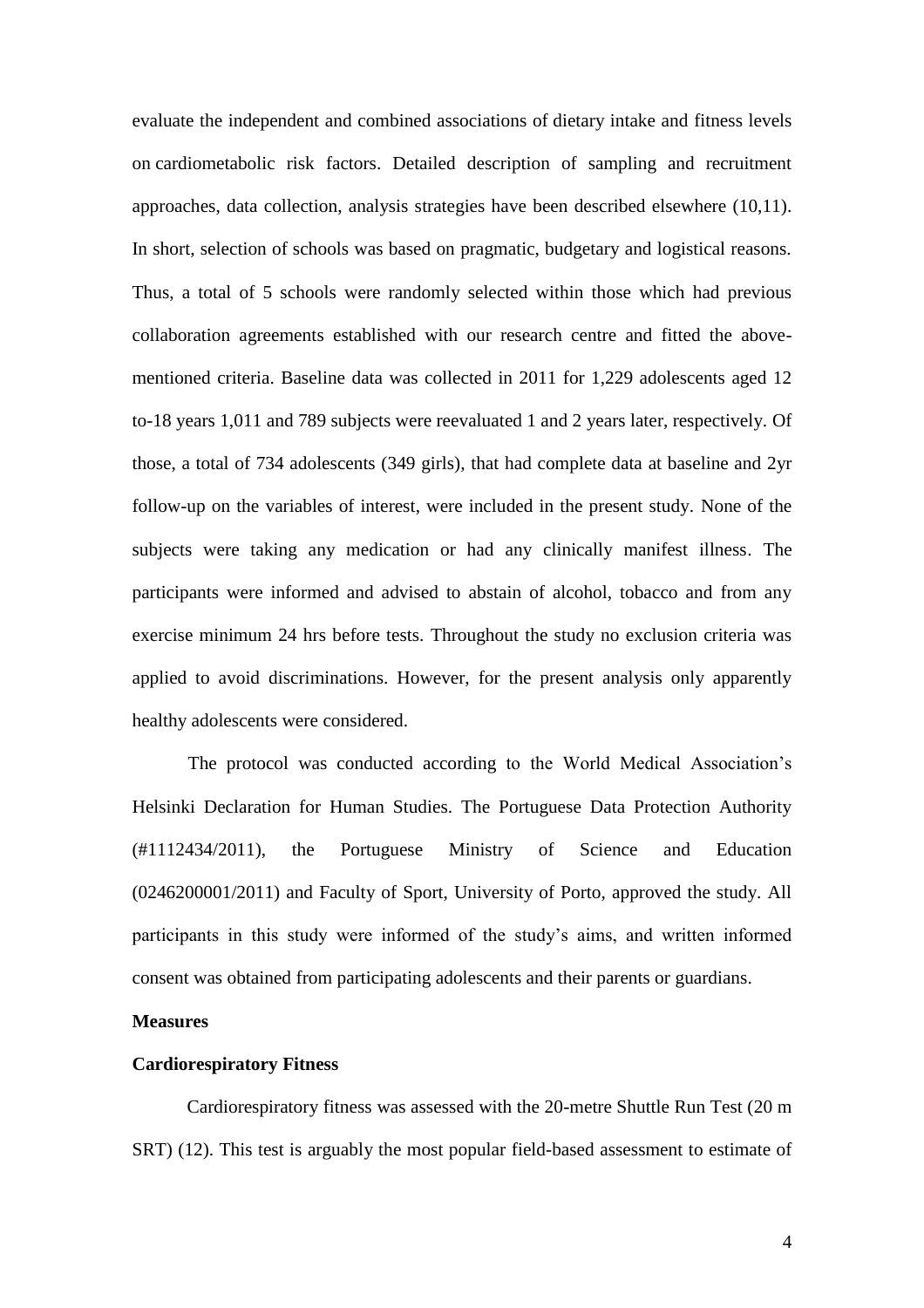cardiorespiratory fitness in children and youth worldwide (13). This test requires participants to run back and forth between two lines set 20 m apart. Running speed started at 8.5 km/h and increased by 0.5 km/h each minute, reaching 18.0 km/h at minute 20. Each level was announced on a tape player. The participants were instructed to keep up with the pace until exhausted. The test was finished when the participant failed to reach the end lines concurrent with the audio signals on two consecutive occasions. Otherwise, the test ended when the subject stopped because of fatigue. The participants received verbal encouragements from the investigators to achieve maximum performance, i.e. to keep running as long as possible. The test was performed once, and the number of shuttles performed by each participant was recorded to posterior calculation of  $VO<sub>2max</sub>$  using Léger's equations (12). Adolescents were also classified in two groups (Fit and Unfit) according to specific cut points for adolescents  $(14)$ .

## **Blood Pressure**

Blood pressure was measured according to the procedures recommended in the literature (15–17). Blood pressure was measured using a Dynamap vital signs monitors (model BP 8800, Critikon, Inc., Tampa, Florida). Appropriate cuff size matched to the size of the child's extremity was used (15). Trained nurses took measurements, and all adolescents were required to sit and rest for at least 5 min prior to the first blood pressure measurement. Participants were in a seated, relaxed position with their feet resting flat on the ground. Two measurements in the non-dominant arm were taken, after five and 10 min of rest and abstinence from coffee, tobacco or alcohol. The mean of these two measurements was considered. If the two measurements differed by 10 (mmHg) or more, a third measure was taken and the first one discarded (17). This approach was used in a previous studies in a population with similar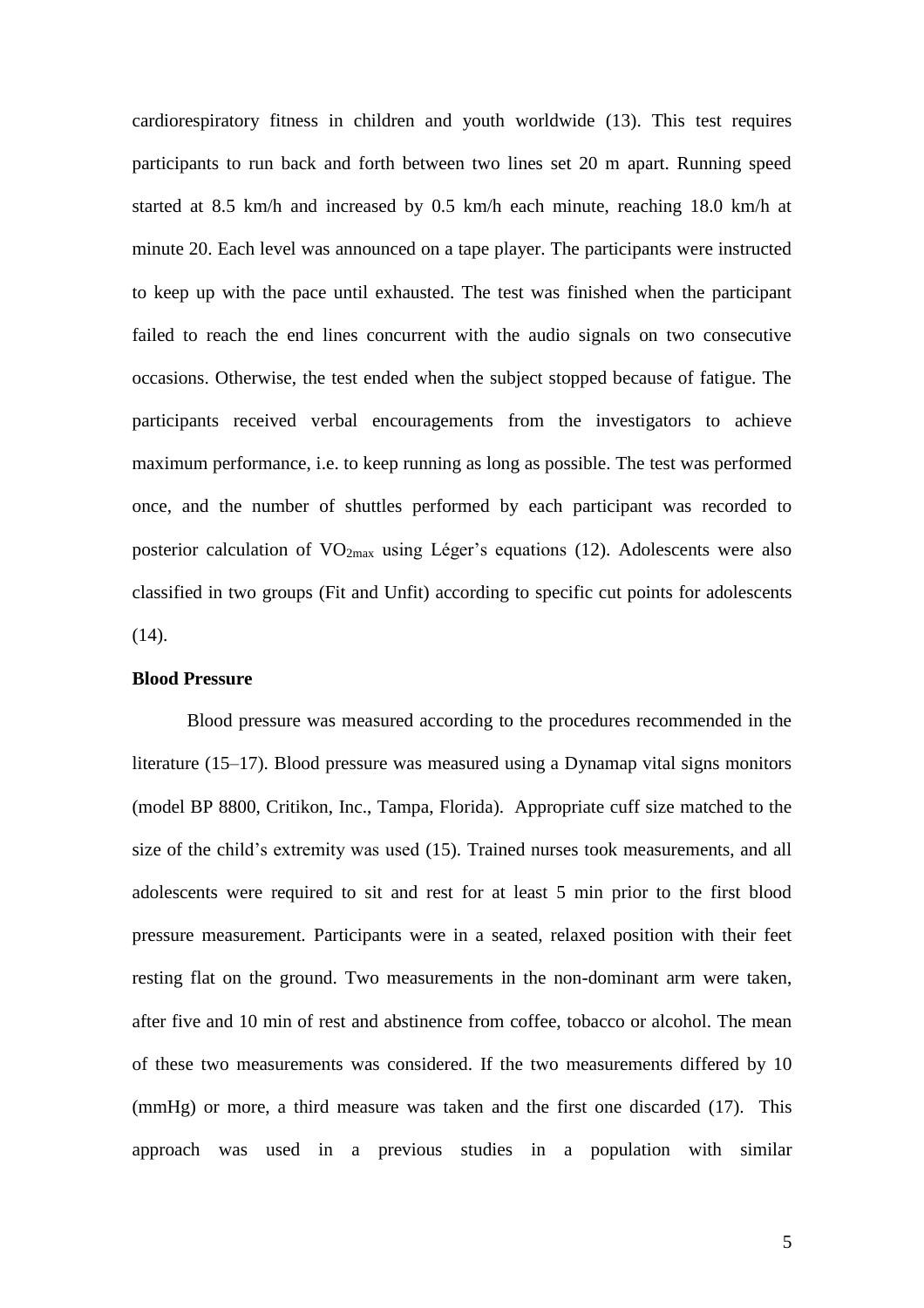characteristics (18,19). The rate pressure product was calculated as (heart rate  $\times$  systolic BP) and pulse pressure was defined as the difference between systolic BP and diastolic BP.

# **Socioeconomic Status**

The socioeconomic status was assessed with the Family Affluence Scale (20), developed specifically to measure children and adolescents socio-economic status in the context of the Health Behaviour in School-Aged Children Study.

#### **Anthropometrics**

Body height was measured to the nearest 0.1 cm in bare or stocking feet with the adolescent standing upright against a portable stadiometer (Seca213, Hamburg, Germany). Body weight was measured to the nearest 0.10 kg, lightly dressed, with no shoes, using a portable electronic weight scale (Tanita Inner Scan BC532, Tokyo, Japan)(21). Body mass index (BMI) was calculated as the ratio of body weight (kg) to body height  $(m<sup>2</sup>)$  and adolescents were classified according to Cole's body mass index categories (22). Waist Circumference (WC) measurements were taken midway between the lower rib margin and the anterior superior iliac spine at the end of normal expiration following standard procedures (21).

## **Pubertal stage**

Self-assessment was performed by having participants choose the specific pictures for Tanner stages of sexual maturation that best described their current stage of development (breast and pubic hair development in girls and genital and pubic hair development in boys ranging from stage I to V), according to the criteria of Tanner and Whitehouse  $(23,24)$ .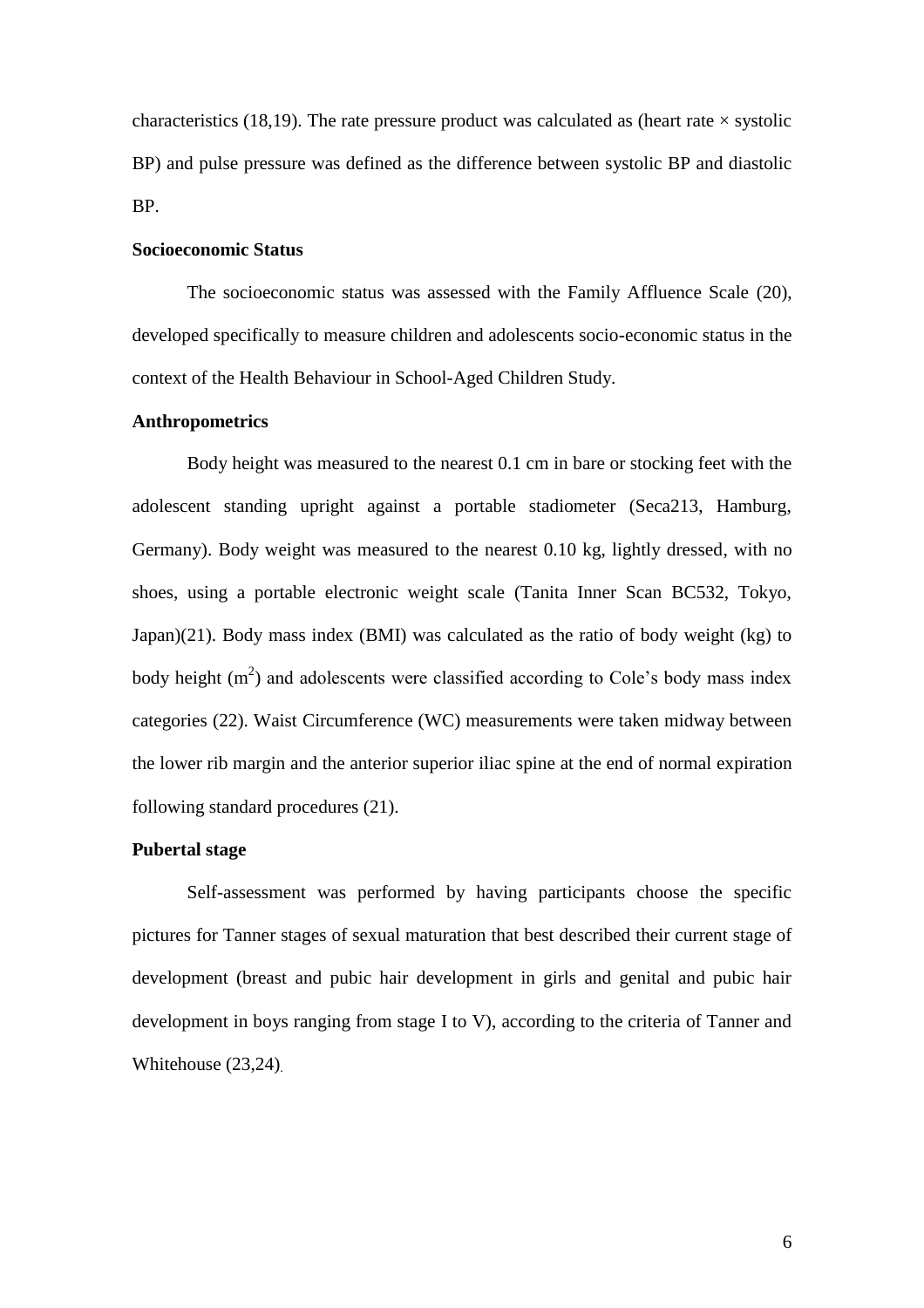#### **Statistics Analysis**

Descriptive data of baseline participants' characteristics are shown as means and standard deviations. Paired t-test were performed to access differences between baseline and follow-up variables.

Aim 1: To examine the association between cardiorespiratory fitness at baseline and cardiovascular indexes 2 years later, we performed multiple linear regression analyses. Systolic and diastolic BP, pulse pressure and rate pressure product at baseline and follow-up were entered as dependent variables in separate models, cardiorespiratory fitness at baseline as independent variable and age, sex, height, pubertal stage, socioeconomic status and waist circumference as covariates. These analyses were additionally controlled for the corresponding baseline value of the dependent variable. We also conducted analysis of covariance (ANCOVA) to study differences on Systolic and diastolic BP, pulse pressure and rate pressure product at follow-up by cardiorespiratory fitness levels at baseline (high vs. low). Systolic and diastolic BP, pulse pressure and rate pressure product at follow-up were entered as dependent variables, in separate models, cardiorespiratory fitness (Fit vs. Unfit) was entered as an independent variable, and age, sex, height, pubertal stage, socioeconomic status and waist circumference at baseline as covariates. These analyses were additionally controlled for the corresponding baseline value of the dependent variable.

Aim 2: To determine whether changes in cardiorespiratory fitness (from baseline to follow-up) is associated with cardiovascular indexes in adolescents at follow-up. We computed a cardiorespiratory fitness variable as follows: adolescents who were in the Unfit category both at the baseline and follow-up were classified as "persistent low fitness", and those who dropped from Fit category at baseline to Unfit category at follow-up were classified as "decreasing fitness". The other categories were "persistent

7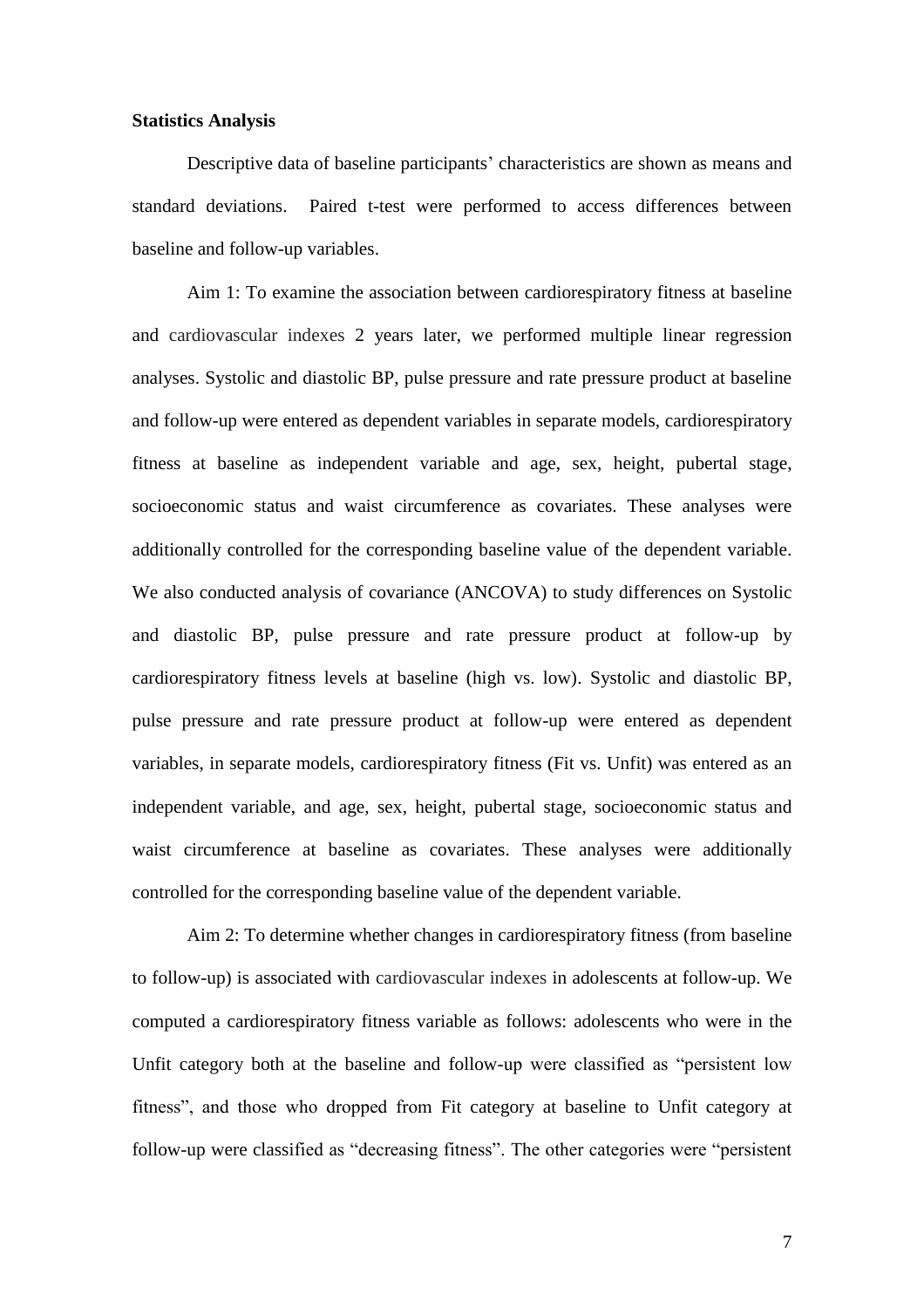high fitness" (Fit category at both baseline and follow-up), and "increasing fitness", those who changed from Unfit category at baseline to Fit category at follow-up. The association of cardiorespiratory fitness-change (persistent low, decreasing, persistent high, and increasing) categories with cardiovascular indexes at follow-up was assessed by ANCOVA. The cardiovascular indexes at follow-up were entered as dependent variables, in separate models, cardiorespiratory fitness-change categories as an independent variable, and age, sex, height, pubertal stage, socioeconomic status and waist circumference at baseline as covariates. These analyses were additionally controlled for the corresponding baseline value of the dependent variable.

## **Results**

The general sample features are shown in Table 1. Boys and girls increase the number of shuttles over a two-year period (p<0.05). Boys showed lower levels of diastolic BP, pulse pressure and rate pulse pressure at follow-up; whereas girls showed lower levels of systolic BP, diastolic BP and rate pulse pressure at follow-up  $(p<0.05$ for all).

#### \*\*\*\*INSERT TABLE 1\*\*\*\*

Regression analyses showed a significant inverse association between cardiorespiratory fitness at baseline and systolic BP  $(B=-0.126; p<0.047)$ , and rate pressure product (B=-29.94; *p*=0.016), at follow-up, after adjustments for age, sex, height, pubertal stage, socioeconomic status and waist circumference (Table 2, model 2).

#### \*\*\*\*INSERT TABLE 2\*\*\*\*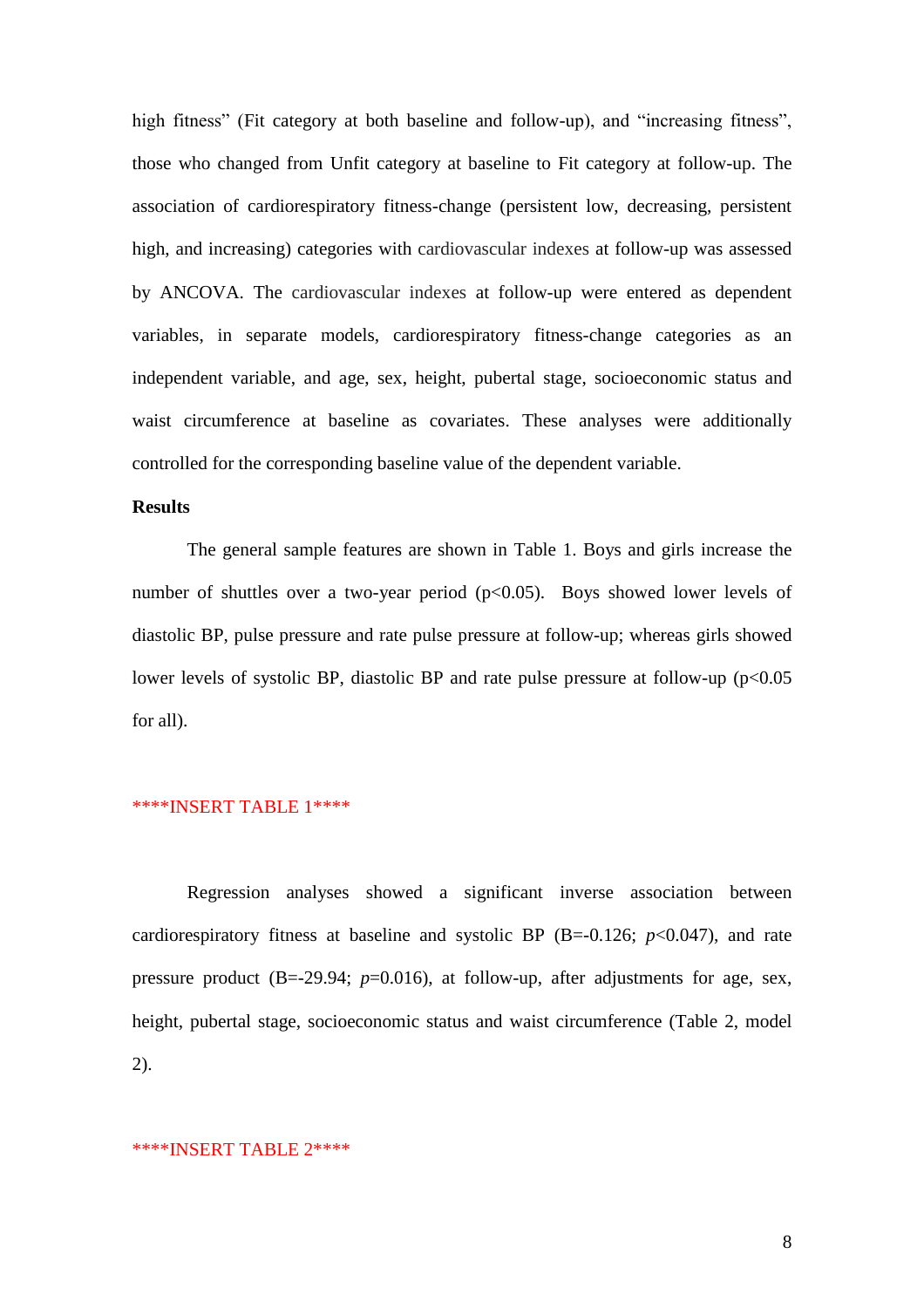ANCOVA (**Fig.1**) showed significant differences between cardiorespiratory fitness groups (Fit vs Unfit) at baseline and systolic BP and rate pressure product at follow up  $(p<0.05$  for all) after adjustment for sex, age, height, pubertal status, socioeconomic status, waist circumference and additionally, adjusted for the corresponding baseline levels of the dependent variable - model 2.

### \*\*\*\*INSERT FIGURE 1\*\*\*\*

 Figure 2 shows the association of cardiorespiratory fitness-change categories with cardiovascular indexes at follow-up. ANCOVA showed significant differences between Persistent Low and Persistent High groups on Systolic BP ( $F_{(3, 723)}$  = 4.96 *p*=0.002), diastolic BP (F<sub>(3, 723)</sub> = 2.66 *p*=0.047) and rate pressure product (F<sub>(3, 723)</sub> = 6.98,  $p<0.001$ ) after adjustment for and age, sex, height and pubertal status, socioeconomic status and additionally, adjusted for the corresponding (dependent variable) baseline levels (models 1). When waist circumference at follow-up was included (models 2), these differences between groups remain significant only for systolic BP ( $F_{(3, 723)} = 3.16$ ,  $p = 0.024$ ) and rate pressure product ( $F_{(3, 723)} = 3.54$ ,  $p = 0.014$ ).

#### \*\*\*\*INSERT FIGURE 2\*\*\*\*

## **Discussion**

The main findings of the present longitudinal study in adolescents indicate that: Levels of cardiorespiratory fitness at baseline are inversely associated with systolic BP and rate pressure product at follow-up (two years later) after adjustments for age, sex,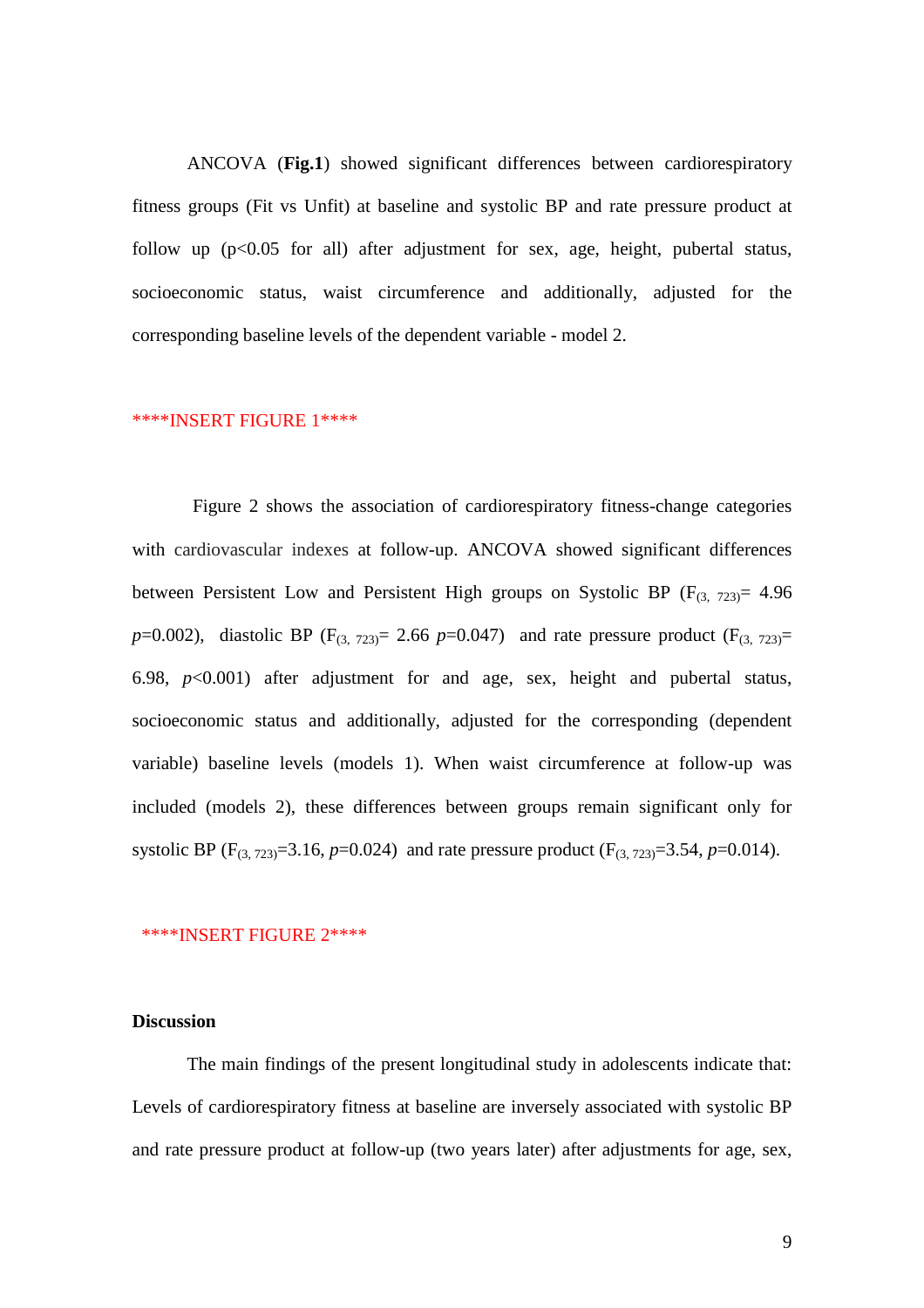height, pubertal stage, socio-economic status and waist circumference. We also observed that adolescents with higher cardiorespiratory fitness at baseline had lower systolic BP and rate pressure product at follow-up than those with lower cardiorespiratory fitness. Importantly, two-year changes in cardiorespiratory fitness are associated with systolic BP and rate pressure product at follow-up adjusted for potential confounders. Our findings underscore the potential modifying effect of cardiorespiratory fitness on the BP trajectory over adolescence. The maintenance of adequate cardiorespiratory fitness levels might extend normal BP ranges, delaying the development of hypertension later in life.

These findings were consistent with previous cross-sectional studies showing that diastolic and systolic BP were significantly associated with cardiorespiratory fitness (5). A five-year longitudinal study with 125 subjects who were 10 years old at baseline reported that improvements in cardiorespiratory fitness and muscular strength during childhood led to a more favourable systolic BP in adolescence (25). However, in a twenty-year follow-up from adolescence, similar although nonsignificant trends were observed for cardiorespiratory fitness vs BP (4).

The mechanism by which cardiorespiratory fitness provides differential benefits for BP among adolescents is not yet clear (26). This is in large part due to the fact that the etiology of raised BP is multifactorial in nature, and it is not clear how these factors interact and contribute to the development of hypertension (3,27). Nevertheless, it is known that cardiorespiratory fitness can be modified by exercise training and may prevent increases in BP through beneficial alterations in insulin sensitivity, endothelial function, and autonomic nervous system function (26).

Our results also highlight the potential effect of visceral adiposity in BP values. When our analyses were adjusted for waist circumference, the association between

10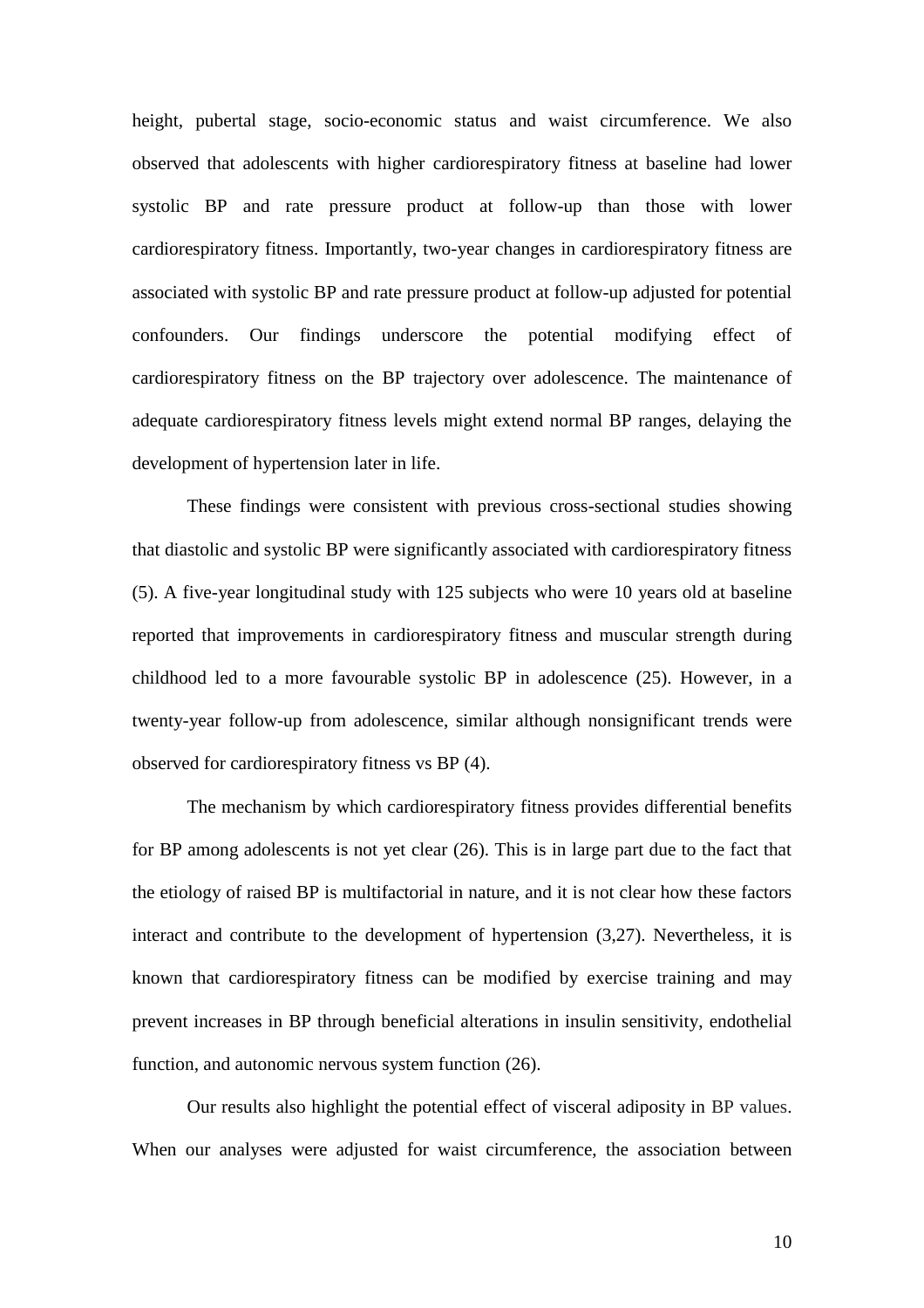cardiorespiratory fitness and cardiovascular indexes did not remain significant for diastolic BP. Our results are partially in agreement with several cross-sectional studies that examined the mediation effect of adiposity in a relationship between cardiorespiratory fitness and BP in children (28) and young adults (29), and showed that measures of body composition acted as mediators between cardiorespiratory fitness and BP. Indeed, it is known that excessive adiposity is a strong determinant of hypertension in adults (30) as well as in children and adolescents (31). However, interestingly, in the analysis (ANCOVA) of cardiorespiratory fitness changes, our results remain significant for systolic BP and rate pressure product even when adjusted for waist circumference. These results have a higher clinical significance since elevated BP during childhood is likely to predict adult hypertension (3), and it seems to be an independent prognostic indicator of adult cardiovascular risk (32). The clear pattern for increased cardiovascular indexes among our sample suggests that persistent, low cardiorespiratory fitness across adolescence may pose a real health hazard.

Our findings have important clinical and public health implications for the prevention of cardiovascular diseases, especially those related to high BP. Since the evidence for a specific BP goal in children is scarce, and there is uncertainty as to the relative roles of BP targets and drug-specific effects on cardiovascular and renal outcomes (2), the findings of the present study suggest that cardiorespiratory fitness plays an important role in BP during adolescence. Despite guideline recommendations, most of the population fails to adopt or achieve an optimal number of healthy behaviors that help to prevent hypertension. These results provide an important public health message and suggest that not only should achieving normal-weight status be the primary goal for hypertension prevention but also needed are improvements in cardiorespiratory fitness to maintain optimal blood pressure among youth.

11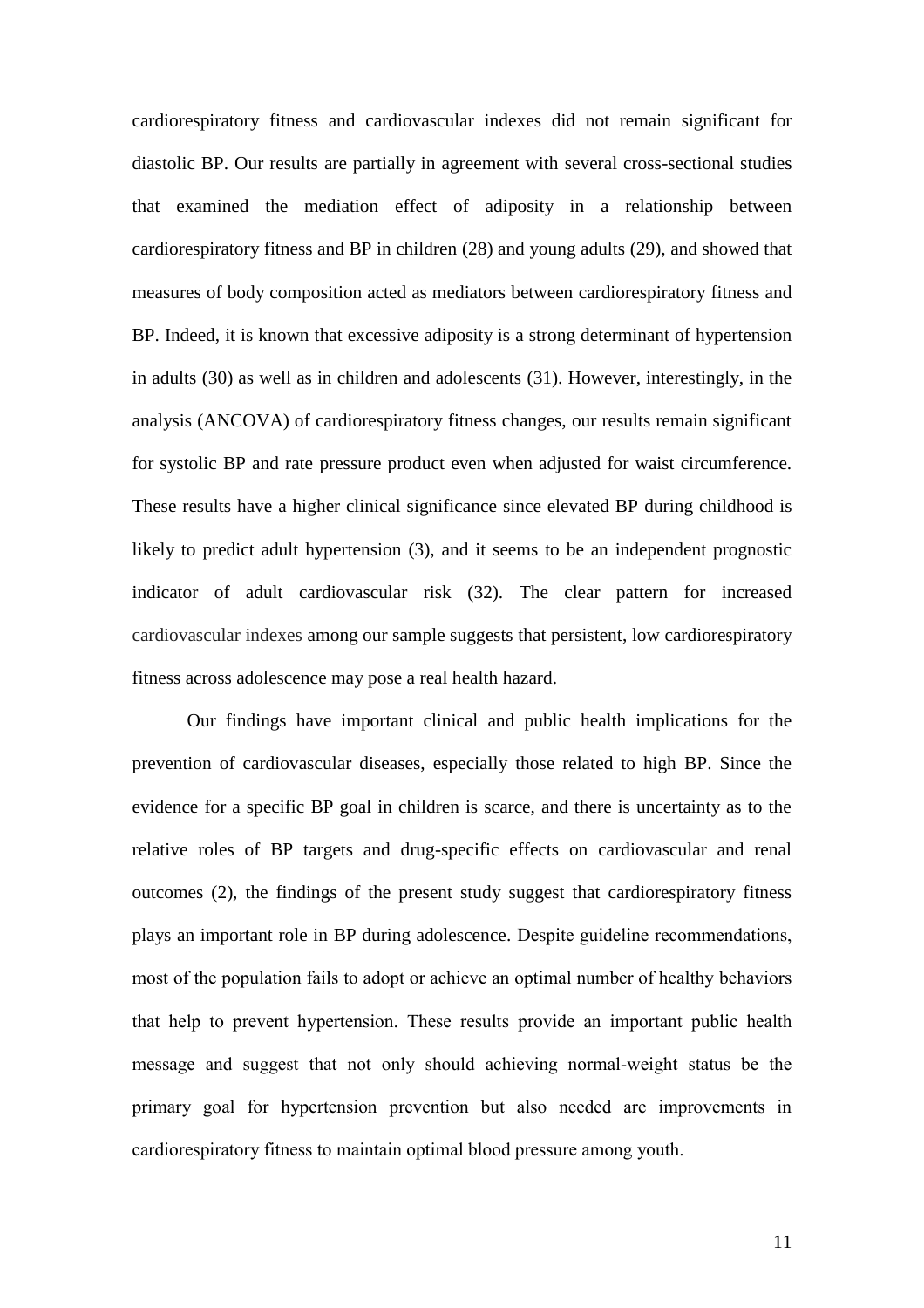A major strength of the present study is its longitudinal design, allowing us to evaluate the associations between cardiovascular indexes and cardiorespiratory fitness changes in a prospective study with a two-year follow-up. Other strengths are the large sample size and the fact that our analysis took into consideration important confounders such as pubertal status and waist circumference. The cardiorespiratory fitness test used in our study have been shown to be valid, reliable and feasible for health monitoring purposes in adolescents and is suitable for mass testing as it is simple, economical and easy to administer (13,14). In addition, we classified the participants in two cardiorespiratory fitness groups according to the sex-specific cut-off points recently proposed (14). Limitations of the current study include the fact that our sample comprises predominantly healthy adolescents within the middle and higher socioeconomic strata. We also can't comment on whether our data accurately reflects the true BP status of the participants as it was only measured on one occasion each year. This point must be taken into consideration when interpreting our results.

In conclusion, changes in cardiorespiratory fitness during adolescence were associated with cardiovascular indexes over a two-year period: adolescents with persistently low levels of cardiorespiratory fitness exhibited the highest levels of systolic BP and rate pressure product.

## **ACKNOWLEDGEMENTS**

The authors gratefully acknowledged the participation of all adolescents and their parents, teachers and schools of the LabMed Study. They also acknowledge the cooperation of volunteer's subjects and the Research Centre in Physical Activity, Health and Leisure (University of Porto) for the sponsoring the LabMed Study.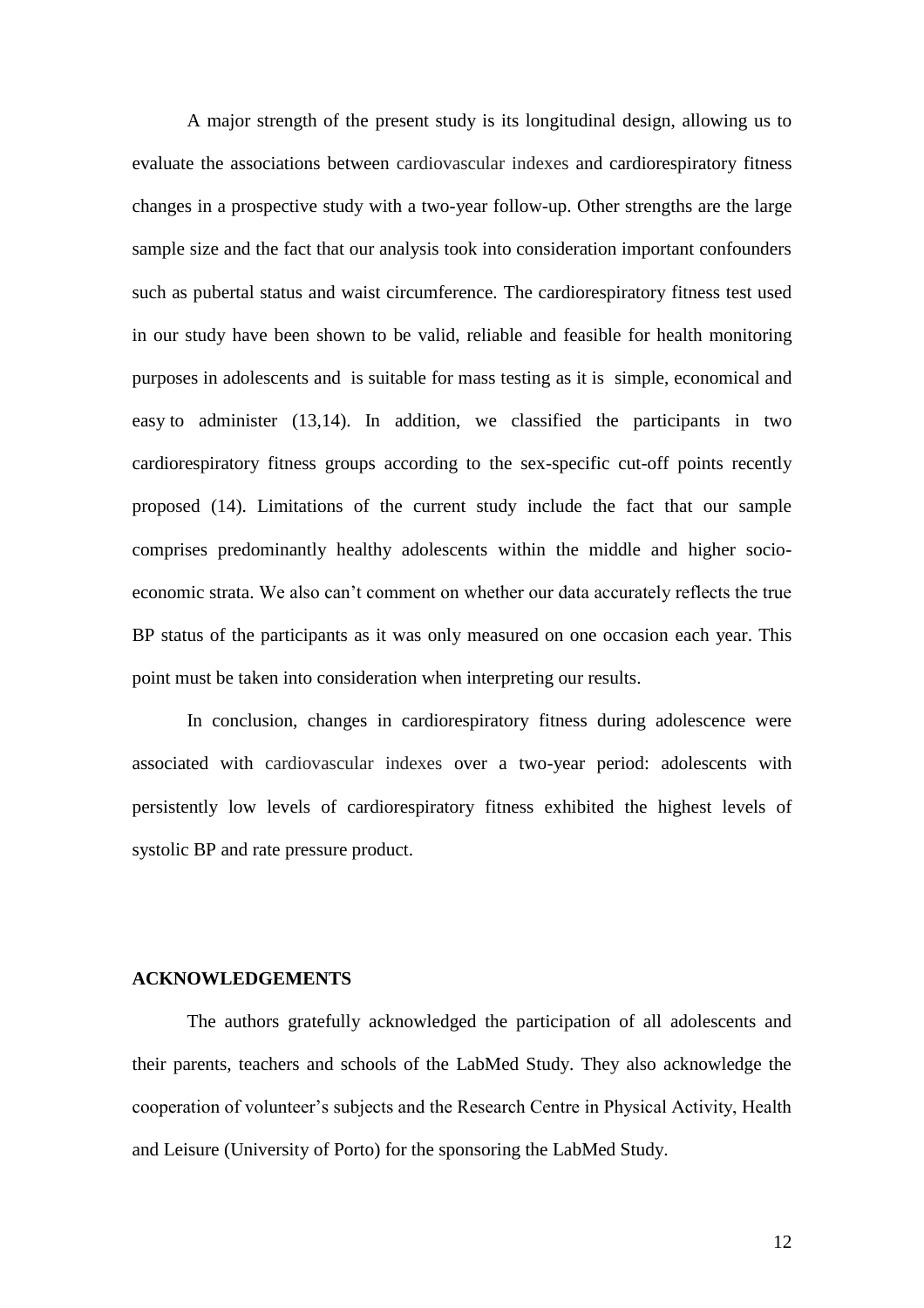# **References**

- 1. World Health Organization (WHO). (2013). World Health Day 2013 [Internet]. A Global Brief on Hypertension: Silent Killer, Global Public Health Crisis [Online]. 2013. Available from: http://www.thehealthwell.info/node/466541 [Accessed: 22nd November 2016]
- 2. Lurbe E, Agabiti-Rosei E, Cruickshank JK, Dominiczak A, Erdine S, Hirth A, et al. 2016 European Society of Hypertension guidelines for the management of high blood pressure in children and adolescents. J Hypertens. 2016;34(10):1887-920.
- 3. Chen X, Wang Y, Chen, Xiaoli and YW, Chen X, Wang Y. Tracking of blood pressure from childhood to adulthood: A systematic review and meta-regression analysis. Circulation. 2008;117(25):3171–80.
- 4. Kelly RK, Thomson R, Smith KJ, Dwyer T, Venn A, Magnussen CG. Factors Affecting Tracking of Blood Pressure from Childhood to Adulthood: The Childhood Determinants of Adult Health Study. J Pediatr. 2015;167(6):1422– 1428.e2.
- 5. Klasson-Heggebø L, Andersen LB, Wennlöf a H, Sardinha LB, Harro M, Froberg K, et al. Graded associations between cardiorespiratory fitness, fatness, and blood pressure in children and adolescents. Br J Sports Med. 2006;40(1):25- 29-29.
- 6. Nielsen GA, Andersen LB. The association between high blood pressure, physical fitness, and body mass index in adolescents. Prev Med. 2003;36(2):229– 34.
- 7. Juhola J, Oikonen M, Magnussen CG, Mikkilä V, Siitonen N, Jokinen E, et al.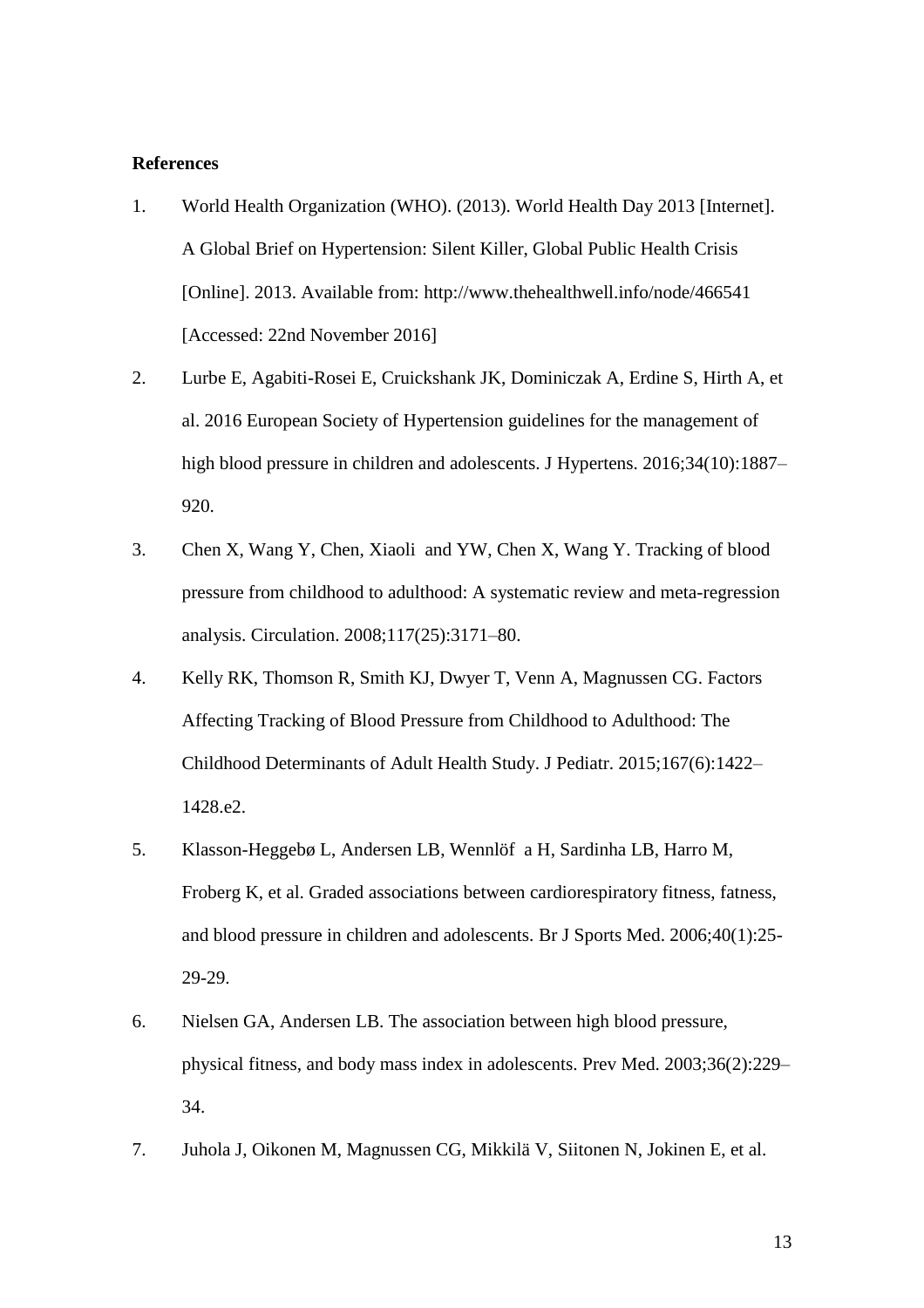Childhood physical, environmental, and genetic predictors of adult hypertension: The cardiovascular risk in young finns study. Circulation. 2012;126(4):402–9.

- 8. Franklin SS, Pierce GL. Cardiorespiratory fitness and the attenuation of agerelated rise in blood pressure: An important role for effective primordial prevention. J Am Coll Cardiol. 2014;64(12):1254–6.
- 9. Kvaavik E, Klepp K-I, Tell GS, Meyer HE, Batty GD. Physical fitness and physical activity at age 13 years as predictors of cardiovascular disease risk factors at ages 15, 25, 33, and 40 years: extended follow-up of the Oslo Youth Study. Pediatrics. 2009;123(1):e80–6.
- 10. Oliveira-Santos J, Santos R, Moreira C, Abreu S, Lopes L, Agostinis-Sobrinho C, et al. Ability of Measures of Adiposity in Identifying Adverse Levels of Inflammatory and Metabolic Markers in Adolescents. Child Obes. 2016;12(2):135–46.
- 11. Agostinis-Sobrinho C, Santos R, Moreira C, Abreu S, Lopes L, Oliveira-Santos J, et al. Association between serum adiponectin levels and muscular fitness in Portuguese adolescents: LabMed Physical Activity Study. Nutr Metab Cardiovasc Dis. 2016;6(26):517–24.
- 12. Leger LA, Mercier D, Gadoury C, Lambert J. The multistage 20 metre shuttle run test for aerobic fitness. J Sport Sci. 1988;6(2):93–101.
- 13. Tomkinson GR, Lang JJ, Tremblay MS, Dale M, LeBlanc AG, Belanger K, et al. International normative 20 m shuttle run values from 1 142 026 children and youth representing 50 countries. Br J Sports Med. 2016;doi:10.1136/bjsports-2016-095987.
- 14. Ruiz JR, Cavero-Redondo I, Ortega FB, Welk GJ, Andersen LB, Martinez-Vizcaino V. Cardiorespiratory fitness cut points to avoid cardiovascular disease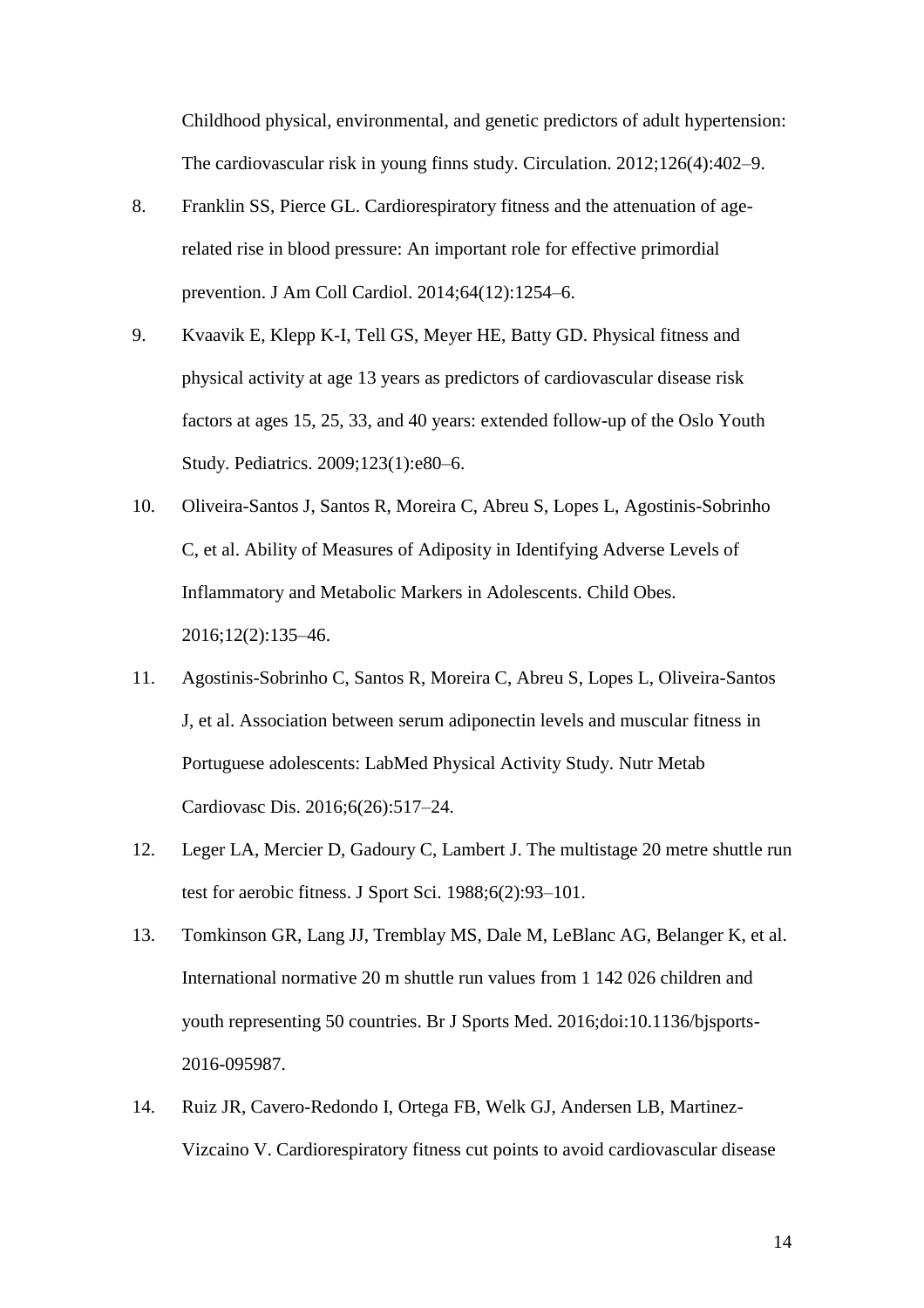risk in children and adolescents; what level of fitness should raise a red flag? A systematic review and meta-analysis. Br J Sports Med. 2016;50:1451–1458.

- 15. McCrindle BW. Assessment and management of hypertension in children and adolescents. Nat Rev Cardiol. 2010;7(3):155–63.
- 16. Williams JS, Brown SM, Conlin PR. Blood-pressure measurement. N Engl J Med. 2009;360(5):e6.
- 17. Williams B, Poulter NR, Brown MJ, Davis M, McInnes GT, Potter JF, et al. Guidelines for management of hypertension: report of the fourth working party of the British Hypertension Society, 2004-BHS IV. J Hum Hypertens. 2004;18(3).
- 18. Ribeiro C, Guerra S, Ph D, Twisk JWR, Ph D. Physical activity and biological risk factors clustering in pediatric population. Prev Med. 2004;39(3):596–601.
- 19. Camhi SM, Kuo J, Young DR. Peer Reviewed: Identifying Adolescent Metabolic Syndrome Using Body Mass Index and Waist Circumference. Prev Chronic Dis. 2008;5(4).
- 20. Currie C, Molcho M, Boyce W, Holstein B, Torsheim T, Richter M. Researching health inequalities in adolescents: The development of the Health Behaviour in School-Aged Children (HBSC) Family Affluence Scale. Soc Sci Med. 2008;66:1429–36.
- 21. Lohman TG, Roche AF, Martorell F, Martorell R. Anthropometric standardization reference manual. Human Kinetics Book:Champaign, IL,. Champaign IL: Human Kinetics Book; 1991.
- 22. Cole TJ, Lobstein T. Extended international (IOTF) body mass index cut-offs for thinness, overweight and obesity. Pediatr Obes. 2012;7(4):284–94.
- 23. Ruiz JR, Castro-Piñero J, España-Romero V, Artero EG, Ortega FB, Cuenca MM, et al. Field-based fitness assessment in young people: the ALPHA health-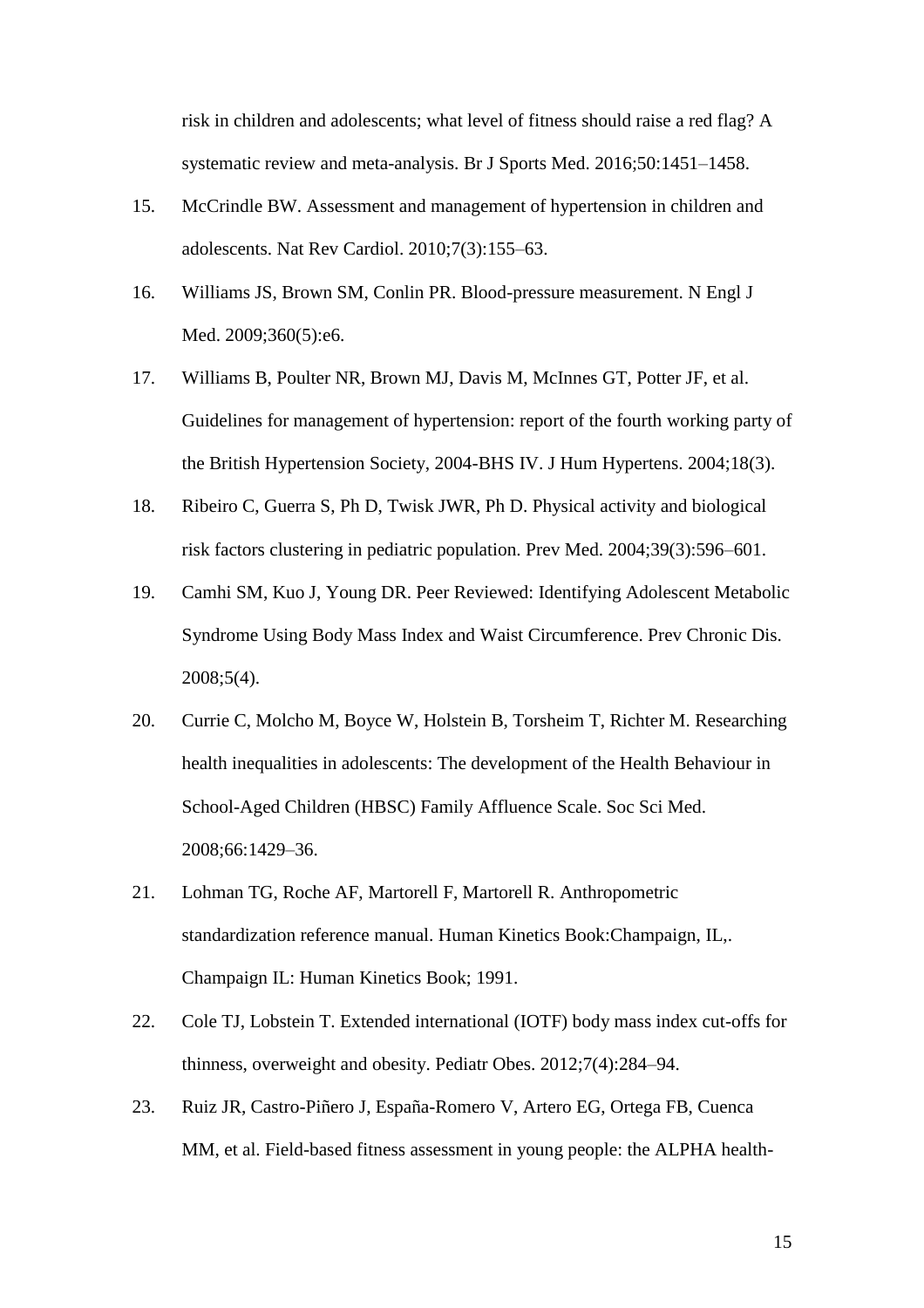related fitness test battery for children and adolescents. Br J Sports Med. 2011;45:518–24.

- 24. Tanner JM, Whitehouse RH. Clinical longitudinal standards for height, weight, height velocity, weight velocity, and stages of puberty. Arch Dis Child. 1976;51(3):170–9.
- 25. Janz KF, Dawson JD, Mahoney LT. Increases in physical fitness during childhood improve cardiovascular health during adolescence: the Muscatine Study. Int J Sports Med. 2002;23 Suppl 1:S15–21.
- 26. Diaz KM, Shimbo D. Physical activity and the prevention of hypertension. Curr Hypertens Rep. 2013;15(6):659–68.
- 27. Sallis JF, Owen N, Fisher EB. Ecological models of health behavior. 5th ed. Sa. Health Behavior and Health Education: Theory, Research, and Practice. Jossey-Bass; 2015. 43-64 p.
- 28. Pozuelo-Carrascosa DP, Sánchez-López M, Cavero-Redondo I, Torres-Costoso A, Bermejo-Cantarero A, Martínez-Vizcaíno V. Obesity as a Mediator between Cardiorespiratory Fitness and Blood Pressure in Preschoolers. J Pediatr. 2017;182:114–9.
- 29. Díez-Fernández A, Sánchez-López M, Nieto JA, González-García A, Miota-Ibarra J, Ortiz-Galeano I, et al. Relationship between cardiorespiratory fitness and blood pressure in young adults: a mediation analysis of body composition. Hypertens Res. 2017;40(5):511–5.
- 30. Kannel WB, Brand N, Skinner JJ, Dawber TR, Mcnamara PM. The relation of adiposity to blood pressure and development of hypertensionThe Framingham Study. Ann Intern Med. 1967;67(1):48–59.
- 31. Sorof J, Daniels S. Obesity hypertension in children: A problem of epidemic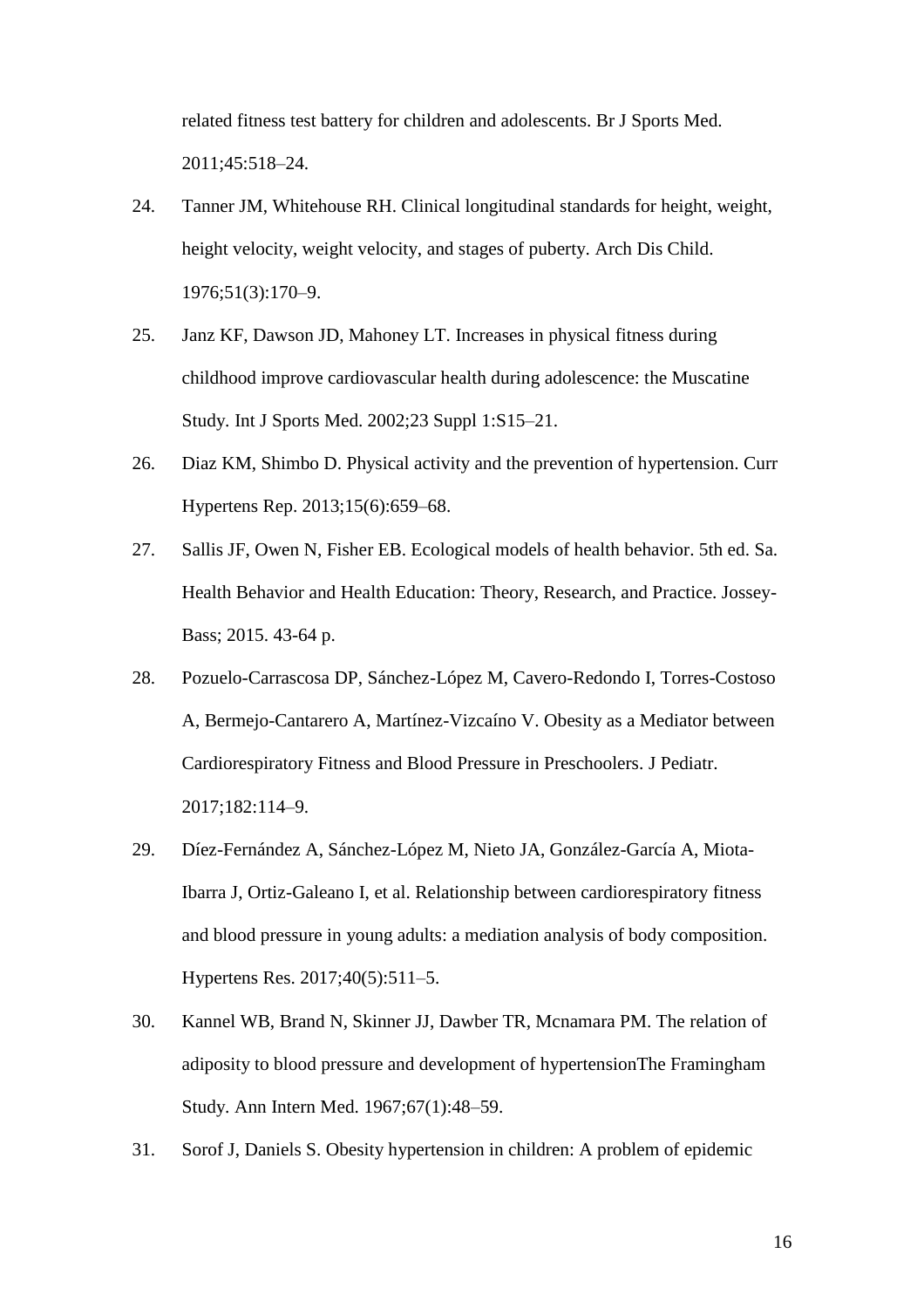proportions. Hypertension. 2002;40(4):441–7.

32. Sundstrom J, Neovius M, Tynelius P, Rasmussen F. Association of blood pressure in late adolescence with subsequent mortality: cohort study of Swedish male conscripts. Br Med J. 2011;342:d643.

**Figure 1**- Differences on blood pressure indexes at follow-up by cardiorespiratory fitness levels at baseline.

Model 1: adjusted for age, sex, height, pubertal status, socioeconomic status (at baseline) and additionally, adjusted for its corresponding baseline levels.

Model 2: Model 1 additionally adjusted for waist circumference at baseline.

<sup>a</sup> Significantly different from Fit group (model 1)

 $<sup>b</sup>$  Significantly different from Fit group (model 2)</sup>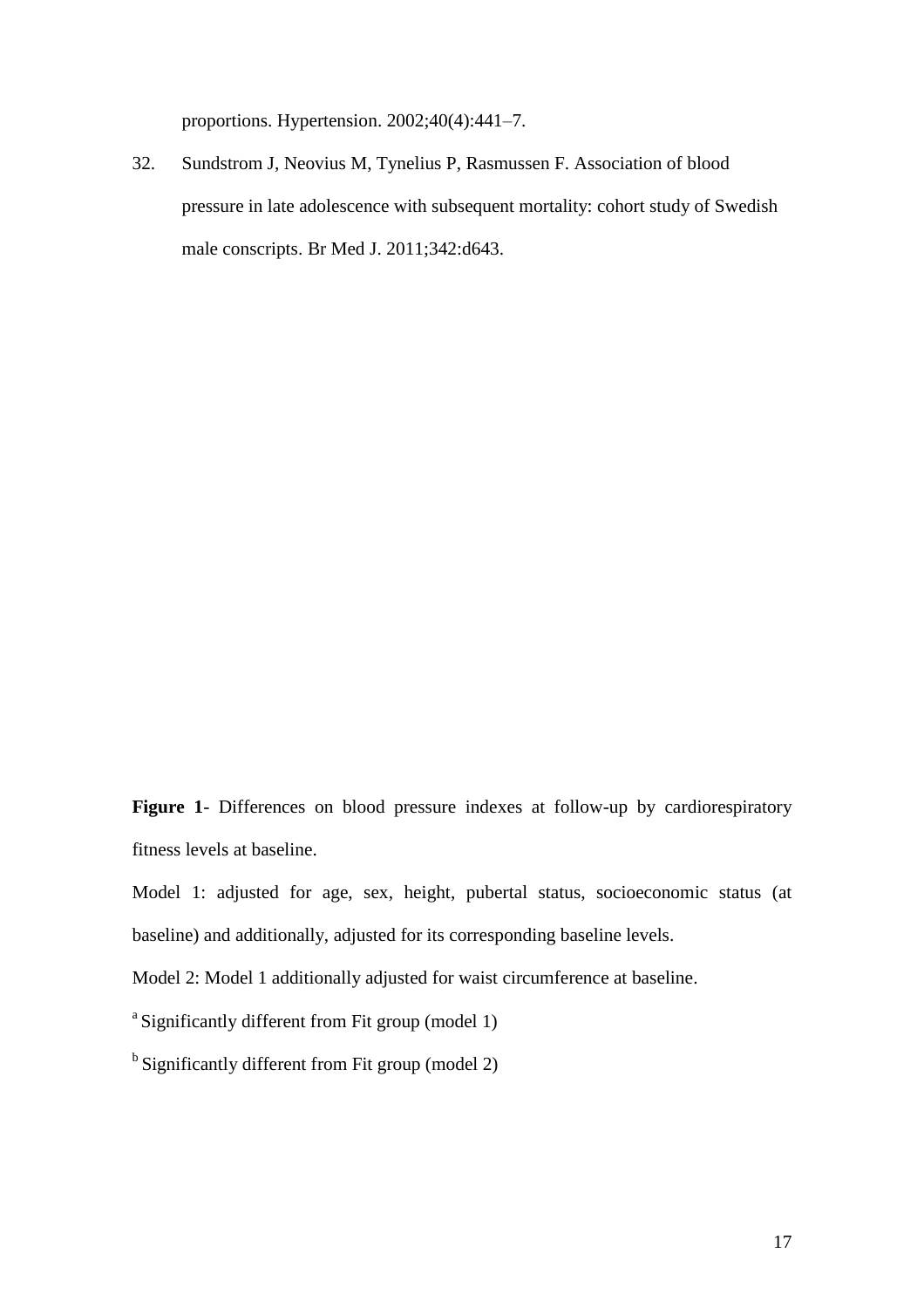**Figure 2**- Associations of cardiorespiratory fitness changes (from baseline) and followup of blood pressure indexes.

Model 1: adjusted for age, sex, height, pubertal status, socioeconomic status (at baseline) and additionally, adjusted for its corresponding baseline levels.

Model 2: Model 1 additionally adjusted for waist circumference at baseline.

<sup>a</sup> Significantly different from Fit group (model 1)

 $<sup>b</sup>$  Significantly different from Fit group (model 2)</sup>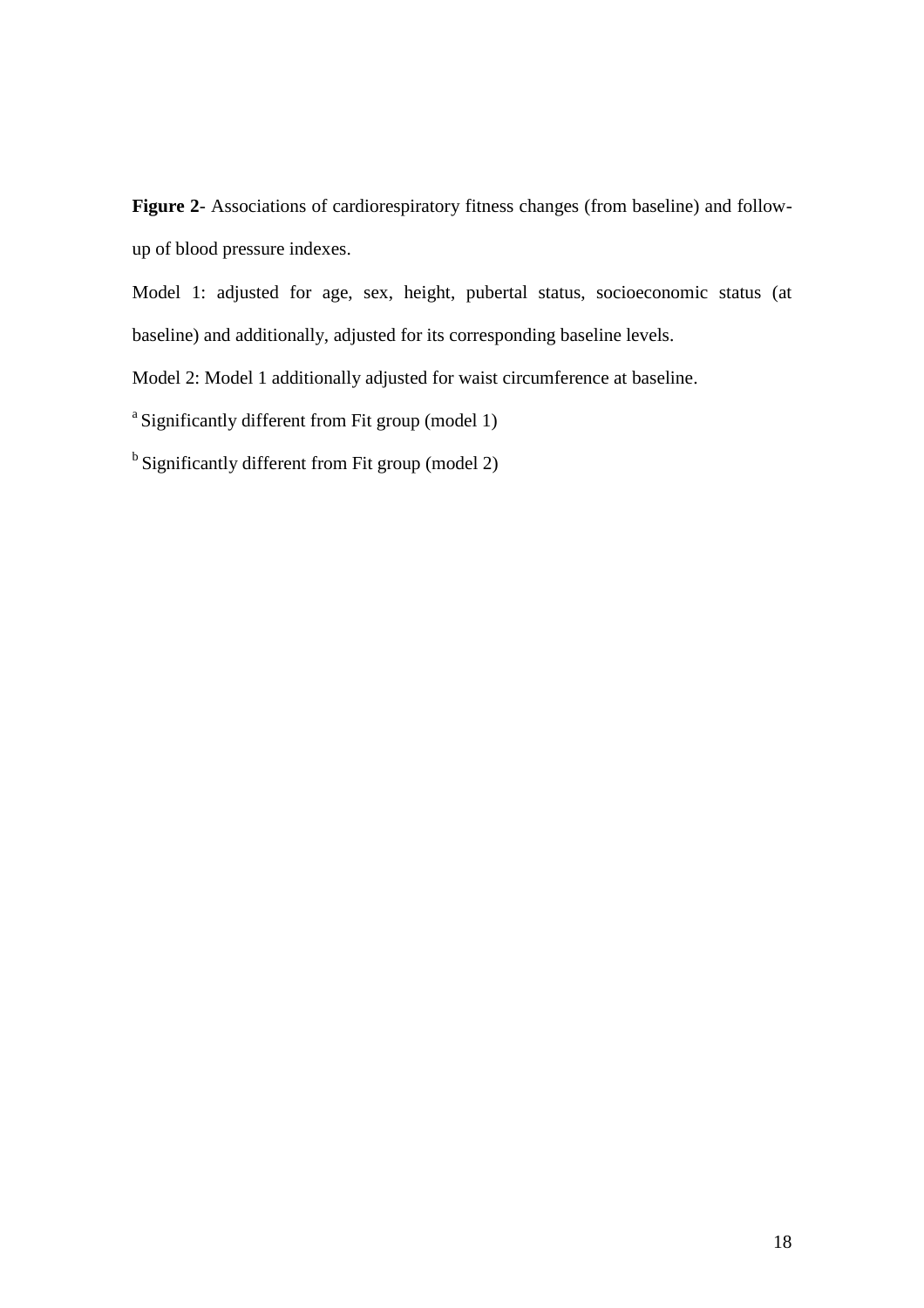|                                                    | <b>Baseline</b>    | Follow-up                         | <b>Baseline</b>    | Follow-up                         |
|----------------------------------------------------|--------------------|-----------------------------------|--------------------|-----------------------------------|
|                                                    | Girls $(n=349)$    | Girls $(n=349)$                   | Boys $(n=385)$     | Boys $(n=385)$                    |
| Characteristics                                    |                    |                                   |                    |                                   |
| Age (year)                                         | $14.17(\pm 1.7)$   | $16.16 (\pm 1.7)$                 | $14.52(\pm 1.8)$   | $16.52(\pm 1.8)$                  |
| Weight (Kg)                                        | $52.85(\pm 10.5)$  | $57.7(\pm 10.1)$                  | $57.03(\pm 14.1)$  | $64.80(\pm 12.8)$                 |
| Height (cm)                                        | $157.3(\pm 0.6)$   | $160.6(\pm 0.5)$                  | $163.5(\pm.1.1)$   | $171.5(\pm 0.7)$                  |
| Waist circumference (cm)                           | $71.9(\pm 9.7)$    | 74.7( $\pm$ 9.3) <sup>a</sup>     | $73.9(\pm 9.7)$    | $77.2(\pm 9.5)^{a}$               |
| Body mass index                                    | $21.3(\pm 3.6)$    | $22.35(\pm 3.6)$                  | $21.07(\pm 3.5)$   | $21.9(\pm 3.5)$                   |
| Underweight (%)                                    | 4                  | 4.3                               | 5.5                | 6.5                               |
| Normal weight (%)                                  | 68.5               | 69.3                              | 69.2               | 72.6                              |
| Overweight (%)                                     | 21.2               | 19.2                              | 20.6               | 17.2                              |
| Obese $(\%)$                                       | 6.3                | 7.2                               | 4.7                | 3.7                               |
| Breast/genital development:<br>$\leq$ III/IV/V(%)* | 37.5/49/13.5       | 6.9/52.7/40.4                     | 44.1/43.1/12.8     | 5.8/50.1/44.1                     |
| Pubic hair development:<br>$\leq$ III/IV/V(%)*     | 27/48.1/24.9       | 3.2/39.8/57                       | 30/52/18           | 2.4/41.5/56.1                     |
| <b>Heart Rate</b>                                  | $85 (\pm 13)$      | 78 $(\pm 12)^{a}$                 | 83 $(\pm 14)$      | 73 $(\pm 13)^a$                   |
| Systolic Blood Pressure (mmHg)                     | $117.32(\pm 12.0)$ | $113.9(\pm 11.9)^{a}$             | $121.93(\pm 14.5)$ | $121.38(\pm 12.4)$                |
| Diastolic Blood Pressure (mmHg)                    | $63.98(\pm 7.81)$  | 60.04( $\pm$ 8.3) <sup>a</sup>    | $63.8(\pm 8.25)$   | $61.1(\pm 8.25)^{a}$              |
| <b>Pulse Pressure</b>                              | $53.3(\pm 8.12)$   | $53.8(\pm 8.21)$                  | $58.04(\pm 9.9)$   | $60.4(\pm 8.4)^{a}$               |
| <b>Rate Pulse Pressure</b>                         | $10123(\pm 2163)$  | 8933.16( $\pm$ 2163) <sup>a</sup> | $10182(\pm 2386)$  | 8895.20( $\pm$ 2025) <sup>a</sup> |
| Cardiorespiratory fitness                          | $31.05(\pm 15.1)$  | $38.05(\pm 16.8)^{a}$             | $58.09(\pm 25.1)$  | $71.25(\pm 26.1)^{a}$             |
| (Number of Shuttles)                               |                    |                                   |                    |                                   |

# Table 1. Characteristics of study participants.

 $a^a$  different from baseline values (p<0.05 for all).

\* Pubertal stage according to the criteria of Tanner and Whitehouse (1976) (24).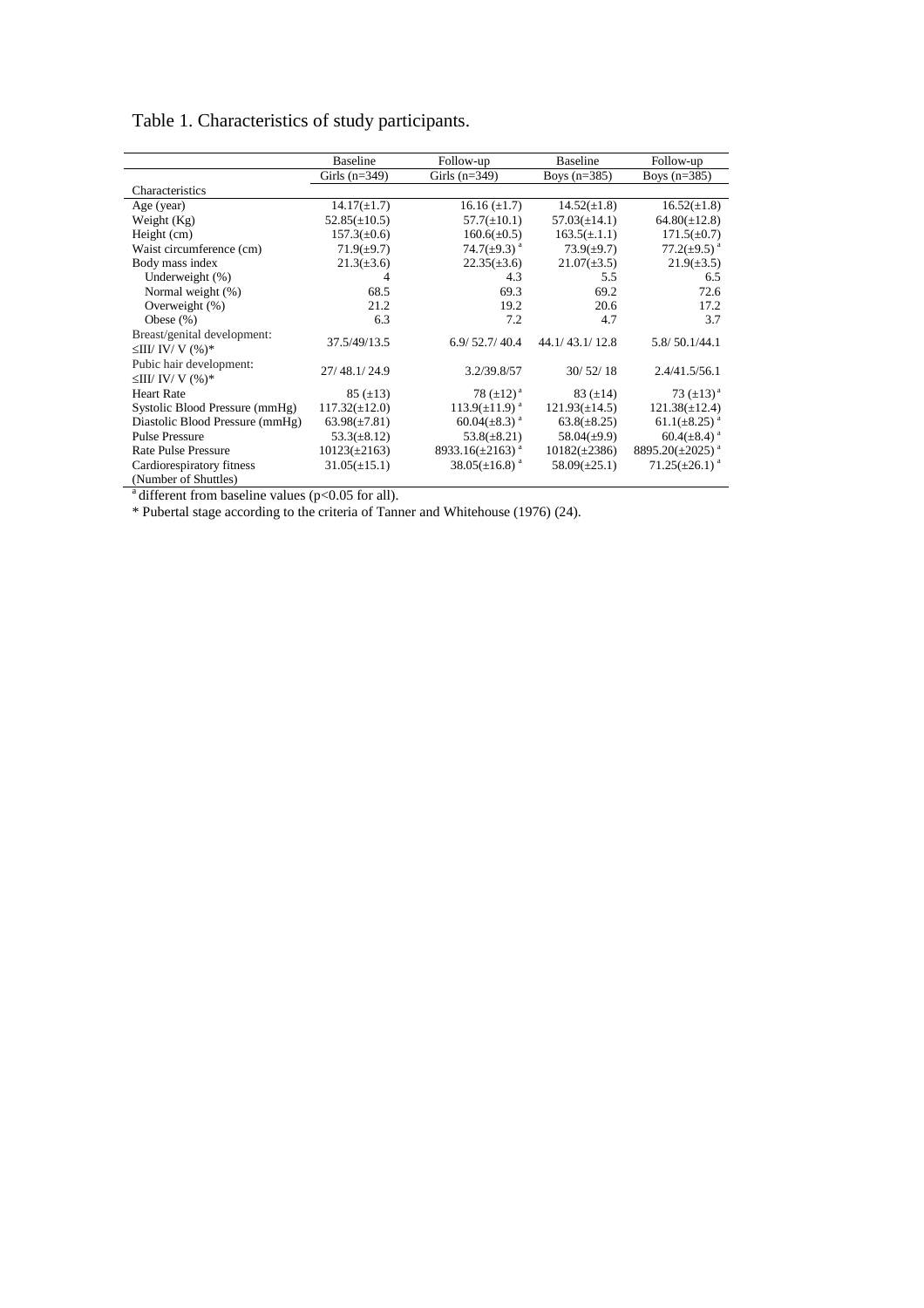|                       |                | Cardiorespiratory fitness* |          |         |  |  |
|-----------------------|----------------|----------------------------|----------|---------|--|--|
| Dependent Variable    | Model          | $R^2$                      | В        | P value |  |  |
|                       |                | 0.297                      | $-0.182$ | 0.009   |  |  |
| Systolic BP           | $\mathfrak{D}$ | 0.300                      | $-0.126$ | 0.047   |  |  |
| Diastolic BP          |                | 0.182                      | $-0.092$ | 0.073   |  |  |
|                       | $\mathfrak{D}$ | 0.181                      | $-0.088$ | 0.113   |  |  |
| <b>Pulse Pressure</b> |                | 0.245                      | $-0.096$ | 0.073   |  |  |
|                       | 2              | 0.252                      | $-0.034$ | 0.550   |  |  |
|                       |                | 0.196                      | $-45.07$ | < 0.001 |  |  |
| Rate Pressure product | 2              | 0.207                      | $-29.94$ | 0.016   |  |  |

**Table 2** Unstandardized regression coefficients examining the association between (baseline) cardiorespiratory fitness and Blood pressure indexes (follow-up)  $\overline{a}$ 

BP: blood pressure. Model 1; adjusted for age, sex, height, pubertal stage, socioeconomic status at baseline and additionally controlled for the corresponding (dependent) baseline value. Model 2; Model 1 additionally adjusted for waist circumference at baseline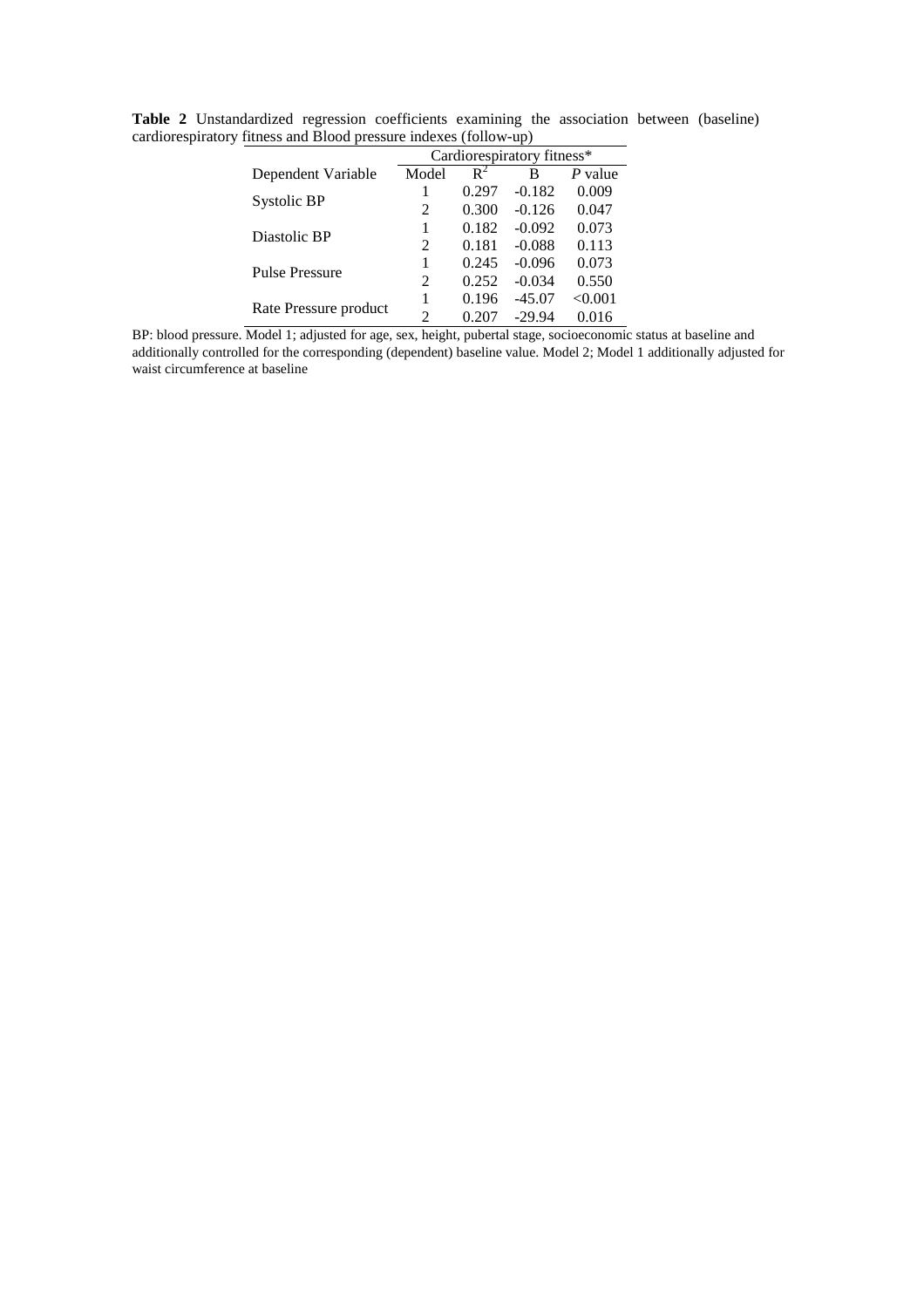